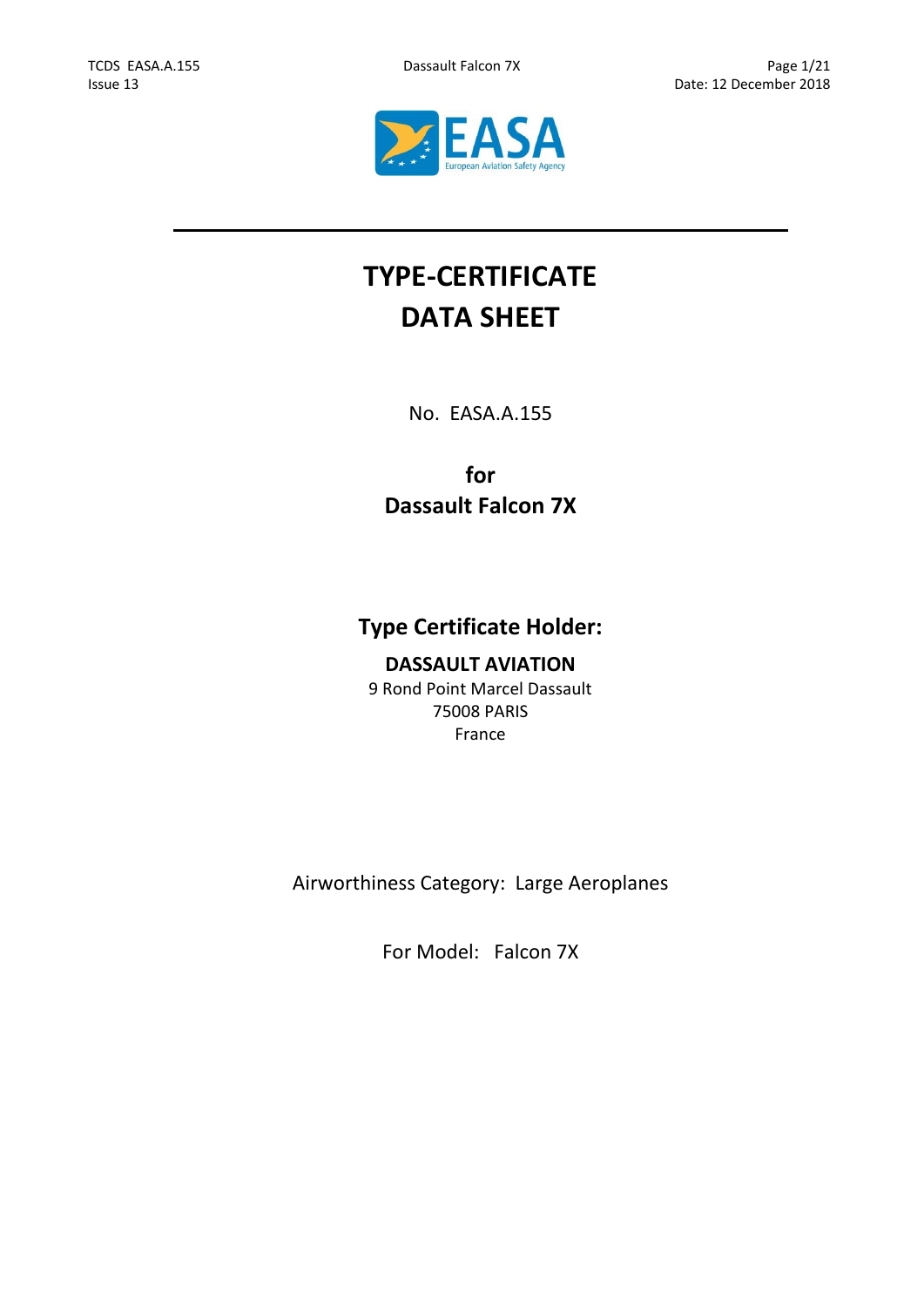Intentionally left blank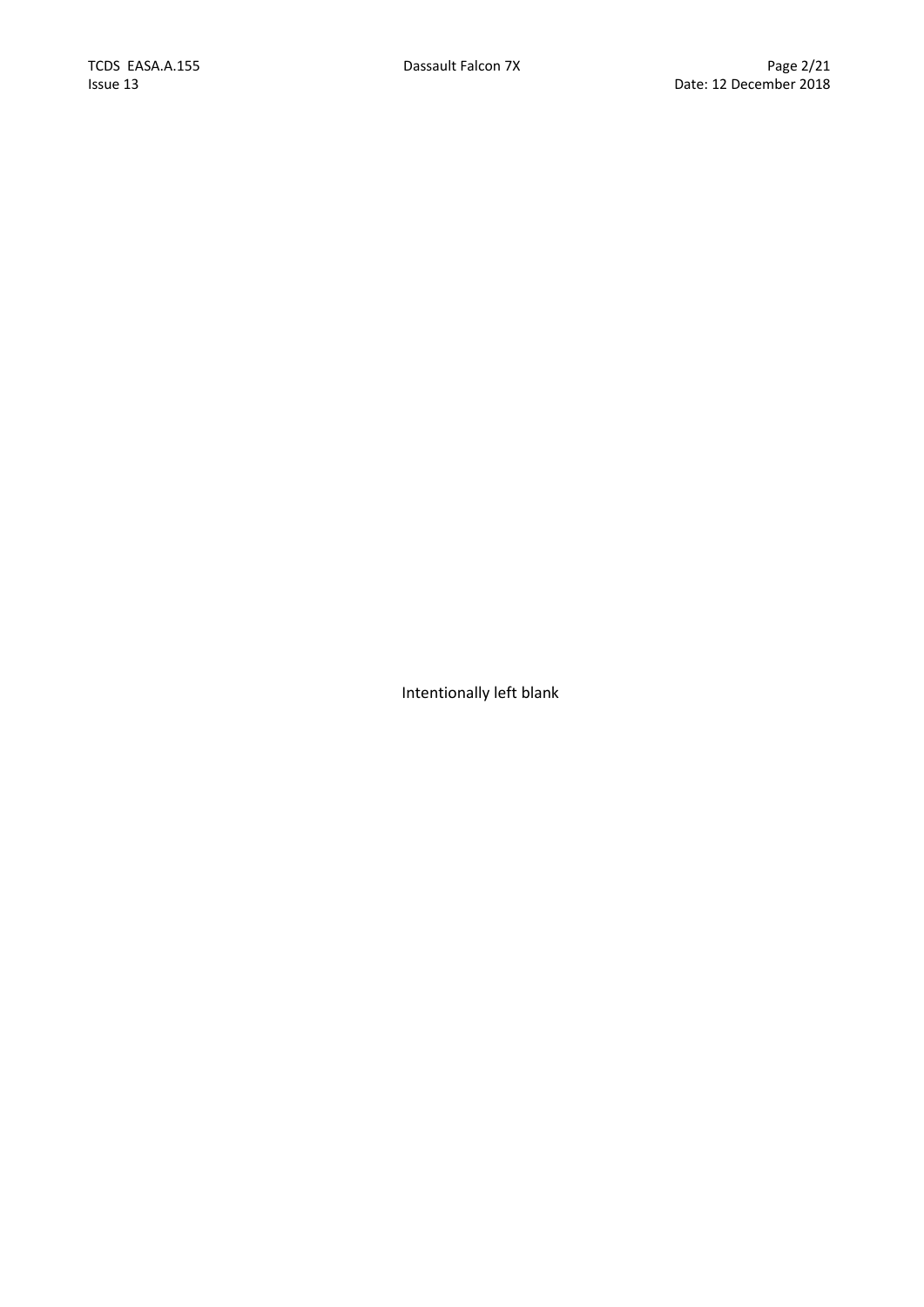#### **CONTENTS**

| I.  |              | <b>GENERAL</b>                                                                      | 5                        |
|-----|--------------|-------------------------------------------------------------------------------------|--------------------------|
|     |              | 1. Type                                                                             | 5                        |
|     | 2.           | <b>Performance Class</b>                                                            | 5                        |
|     | 3.           | <b>Certifying Authority</b>                                                         | 5                        |
|     | 4.           | Manufacturer                                                                        | 5                        |
|     | 5.           | <b>EASA Certification Application Date</b>                                          | 5                        |
|     | 6.           | <b>EASA Type Certification Date</b>                                                 | 5                        |
| II. |              | <b>CERTIFICATION BASIS</b>                                                          | 5                        |
|     | 1.           | Reference Date for determining the                                                  | 5                        |
|     |              | applicable airworthiness requirements Same as EASA certification application date   | 5                        |
|     | 2.           | Reference Date for determining the                                                  | 5                        |
|     |              | applicable operational suitability requirements 17 February 2015                    | 5                        |
|     | 3.1.<br>3.2. | 3. EASA Airworthiness Requirements<br><b>Special Conditions</b><br>Reserved         | 5<br>$\overline{7}$<br>9 |
|     | 3.3.         | Deviations                                                                          | $9\,$                    |
|     | 3.4.         | <b>Equivalent Safety Findings</b>                                                   | 9<br>10                  |
|     | 3.5.         | <b>Environmental Protection Requirements</b>                                        | 10                       |
|     | 4.<br>4.1    | <b>Operational Suitability Requirements</b><br>Master Minimum Equipment List (MMEL) | 10                       |
|     | 4.2          | Flight Crew Data (FCD)                                                              | 10                       |
|     | 4.3<br>4.4   | Cabin Crew Data (CCD)<br>Simulator Data (SIMD)                                      | 10<br>10                 |
|     | 4.5          | Maintenance Certifying Staff Data (MCSD)                                            | 10                       |
|     |              | III. TECHNICAL CHARACTERISTICS AND OPERATIONAL LIMITATIONS                          | 10                       |
|     | 1.           | <b>Type Design Definition</b>                                                       | 10                       |
|     | 2.           | Description                                                                         | 10                       |
|     | 3.           | Equipment                                                                           | 11                       |
|     | 4.           | <b>Dimensions</b>                                                                   | 11                       |
|     | 5.           | Engines                                                                             | 11                       |
|     | 6.           | <b>Auxiliary Power Unit (APU)</b>                                                   | 12                       |
|     | 7.           | Reserved                                                                            | 12                       |
|     | 8.           | Fluids (Fuel, Oil, Additives, Hydraulics)                                           | 12                       |
|     | 9.           | <b>Fluid capacities</b>                                                             | 13                       |
|     |              | 10. Airspeed Limits                                                                 | 13                       |
|     |              | 11. Flight Envelope                                                                 | 13                       |
|     |              | 12. Operating Limitations                                                           | 14                       |
|     |              |                                                                                     |                          |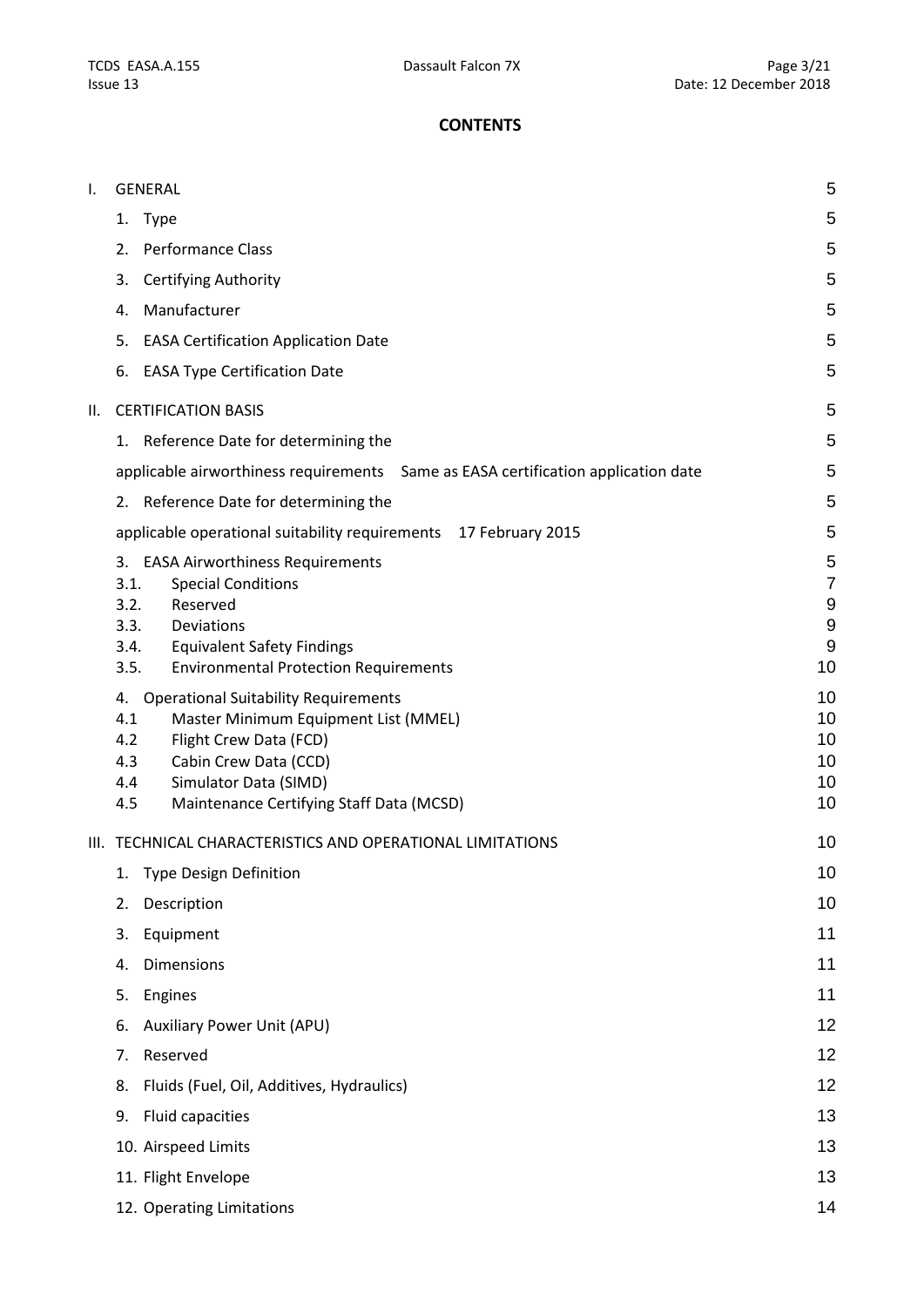|    | 12.1<br>12.2 | <b>Approved Operations</b><br><b>Other Limitations</b>                                                       | 14<br>14 |
|----|--------------|--------------------------------------------------------------------------------------------------------------|----------|
|    |              | 13. Maximum Certified Masses                                                                                 | 15       |
|    |              | 14. Centre of Gravity Range                                                                                  | 16       |
|    |              | 15. Datum                                                                                                    | 16       |
|    |              | 16. Mean Aerodynamic Chord (MAC)                                                                             | 16       |
|    |              | 17. Levelling Means                                                                                          | 16       |
|    |              | 18. Minimum Flight Crew                                                                                      | 16       |
|    |              | 19. Minimum Cabin Crew:                                                                                      | 16       |
|    |              | 20 Maximum Seating Capacity                                                                                  | 16       |
|    |              | 21. Baggage / Cargo Compartment                                                                              | 16       |
|    |              | 22. Wheels and Tyres                                                                                         | 16       |
|    |              | 23. Reserved                                                                                                 | 16       |
| IV |              | OPERATING AND SERVICE INSTRUCTIONS                                                                           | 17       |
|    | 1.           | Airplane Flight Manual (AFM)                                                                                 | 17       |
|    | 2.           | Instructions for Continued Airworthiness and Airworthiness Limitations, included in FIELD publication,<br>17 |          |
|    | 3.           | Loading Manual (for Weight and Balance calculation)                                                          | 17       |
| V  |              | OPERATIONAL SUITABILITY DATA (OSD)                                                                           | 17       |
|    | 1.           | Master Minimum Equipment List (MMEL)                                                                         | 17       |
|    | 2.           | <b>Flight Crew Data</b>                                                                                      | 17       |
|    | 3.           | Cabin Crew Data                                                                                              | 17       |
|    | 4.           | Simulator Data                                                                                               | 17       |
|    |              | 5. Maintenance Certifying Staff Data                                                                         | 17       |
|    |              | VI. NOTES                                                                                                    | 18       |
|    |              | <b>VII ABBREVIATIONS</b>                                                                                     | 18       |
|    |              | <b>VIII CHANGE RECORD</b>                                                                                    | 20       |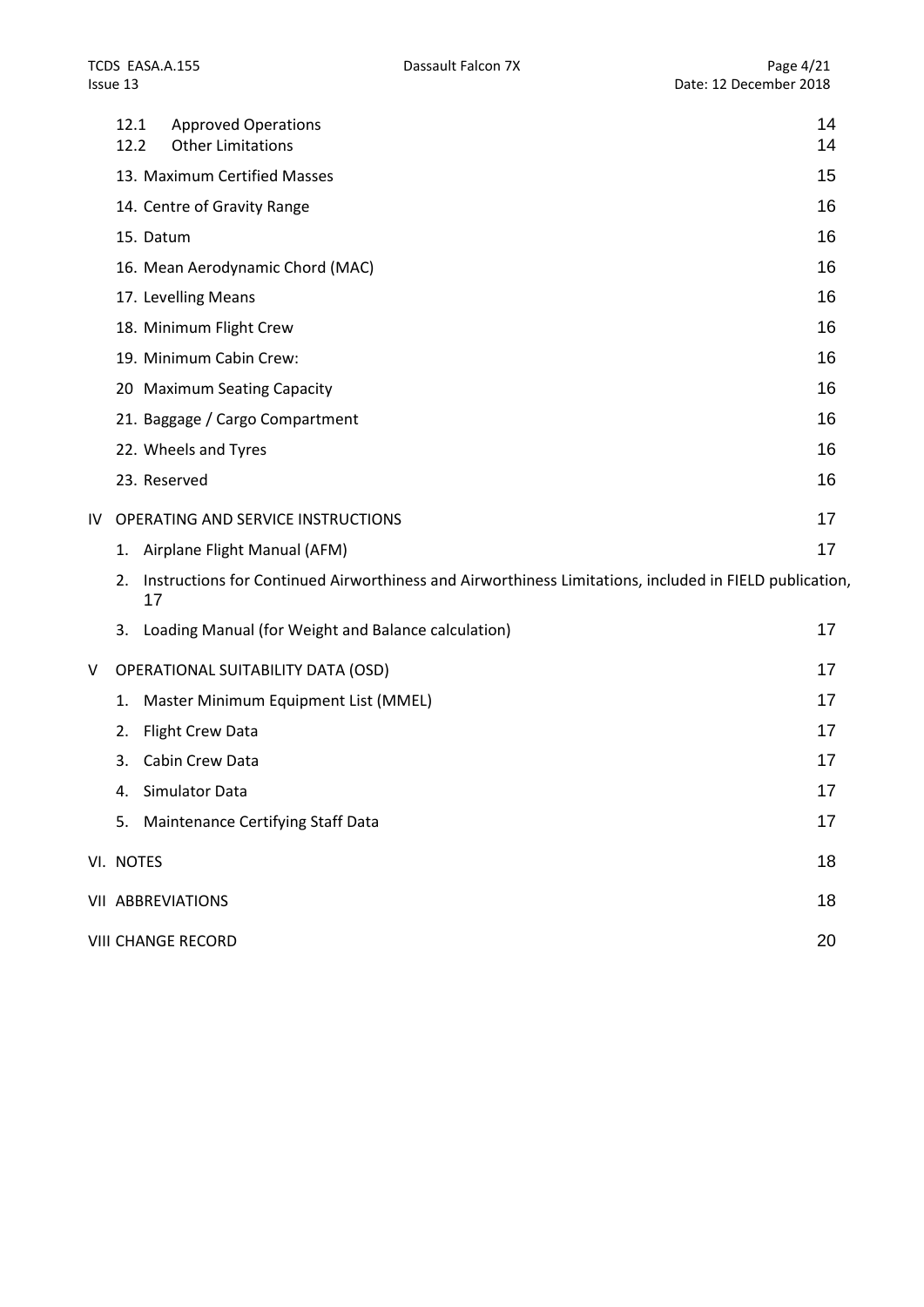#### <span id="page-4-0"></span>**I. General**

<span id="page-4-9"></span><span id="page-4-8"></span><span id="page-4-7"></span><span id="page-4-6"></span><span id="page-4-5"></span><span id="page-4-4"></span><span id="page-4-3"></span><span id="page-4-2"></span><span id="page-4-1"></span>

|     | 1. Type:                       |                                                                                          |                               | Falcon 7X                                                                                        |
|-----|--------------------------------|------------------------------------------------------------------------------------------|-------------------------------|--------------------------------------------------------------------------------------------------|
|     | 1.1 Model:                     |                                                                                          |                               | Falcon 7X                                                                                        |
|     | 2. Performance Class:          |                                                                                          |                               | A                                                                                                |
|     |                                |                                                                                          |                               |                                                                                                  |
|     | 3. Certifying Authority:       |                                                                                          |                               | <b>European Aviation Safety Agency</b><br>Post office box 10 12 53<br>D-50452 Cologne<br>Germany |
|     | 4. Manufacturer:               |                                                                                          |                               | Dassault Aviation<br>9 Rond Point Marcel Dassault<br><b>75008 PARIS</b><br>France                |
|     |                                | 5. EASA Certification Application Date:                                                  |                               | 26 May 2002                                                                                      |
|     |                                | 6. EASA Type Certification Date:                                                         |                               | 27 April 2007                                                                                    |
|     | <b>II.</b> Certification Basis |                                                                                          |                               |                                                                                                  |
|     |                                |                                                                                          |                               |                                                                                                  |
|     |                                | 1. Reference Date for determining the<br>applicable airworthiness requirements           |                               | Same as EASA certification application date                                                      |
|     |                                | 2. Reference Date for determining the<br>applicable operational suitability requirements |                               | 17 February 2015                                                                                 |
|     |                                | 3. EASA Airworthiness Requirements                                                       |                               |                                                                                                  |
| 3.A |                                |                                                                                          |                               | Airworthiness requirements for S/N 001 to S/N 400 (modification M1000 not included)              |
|     |                                | JAR 1 at change 5 plus orange papers 1/97/1 and 1/99/1                                   |                               |                                                                                                  |
|     |                                |                                                                                          |                               | JAR 25 at change 15, effective 01 August 2000 with the following additions:                      |
|     |                                |                                                                                          |                               |                                                                                                  |
|     | a)                             | JAR 25 paragraphs at amendment 16<br>JAR 25.331(c)(2)<br>JAR 25.335(b)(2)                | Design airspeeds              | Symmetric manoeuvering conditions                                                                |
|     |                                | JAR 25.337(d)                                                                            |                               | Limit manoeuvering load factors                                                                  |
|     |                                | JAR 25.391                                                                               |                               | Control surface loads: general                                                                   |
|     |                                | JAR 25.395(b)                                                                            | Control system                |                                                                                                  |
|     |                                | JAR 25.415                                                                               | Ground gust conditions        |                                                                                                  |
|     |                                | JAR 25.491                                                                               |                               | Taxi, takeoff and landing roll                                                                   |
|     |                                | JAR 25.493(c)                                                                            | <b>Braked roll conditions</b> |                                                                                                  |
|     |                                | JAR 25.605(a)                                                                            | <b>Fabrication methods</b>    |                                                                                                  |
|     |                                | JAR 25.731(d)(e)                                                                         | Wheels                        |                                                                                                  |
|     |                                | JAR 25.735                                                                               | <b>Brakes</b>                 |                                                                                                  |
|     |                                | JAR 25.904                                                                               |                               | Automatic takeoff thrust control system (ATTCS)                                                  |
|     |                                | JAR 25.933                                                                               | Reversing systems             |                                                                                                  |
|     |                                | JAR 25.939(d)                                                                            |                               | Turbine engine operating characteristics                                                         |
|     |                                | JAR 25.951(d)<br>JAR 25.952                                                              | Fuel system - General         | Fuel system analysis and test                                                                    |
|     |                                |                                                                                          |                               |                                                                                                  |

<span id="page-4-12"></span><span id="page-4-11"></span><span id="page-4-10"></span>JAR 25.954 Fuel system lightning protection<br>JAR 25.961(a) Fuel system hot weather operati JAR 25.961(a) Fuel system hot weather operation<br>JAR 25.967 Fuel tank installations

Fuel tank installations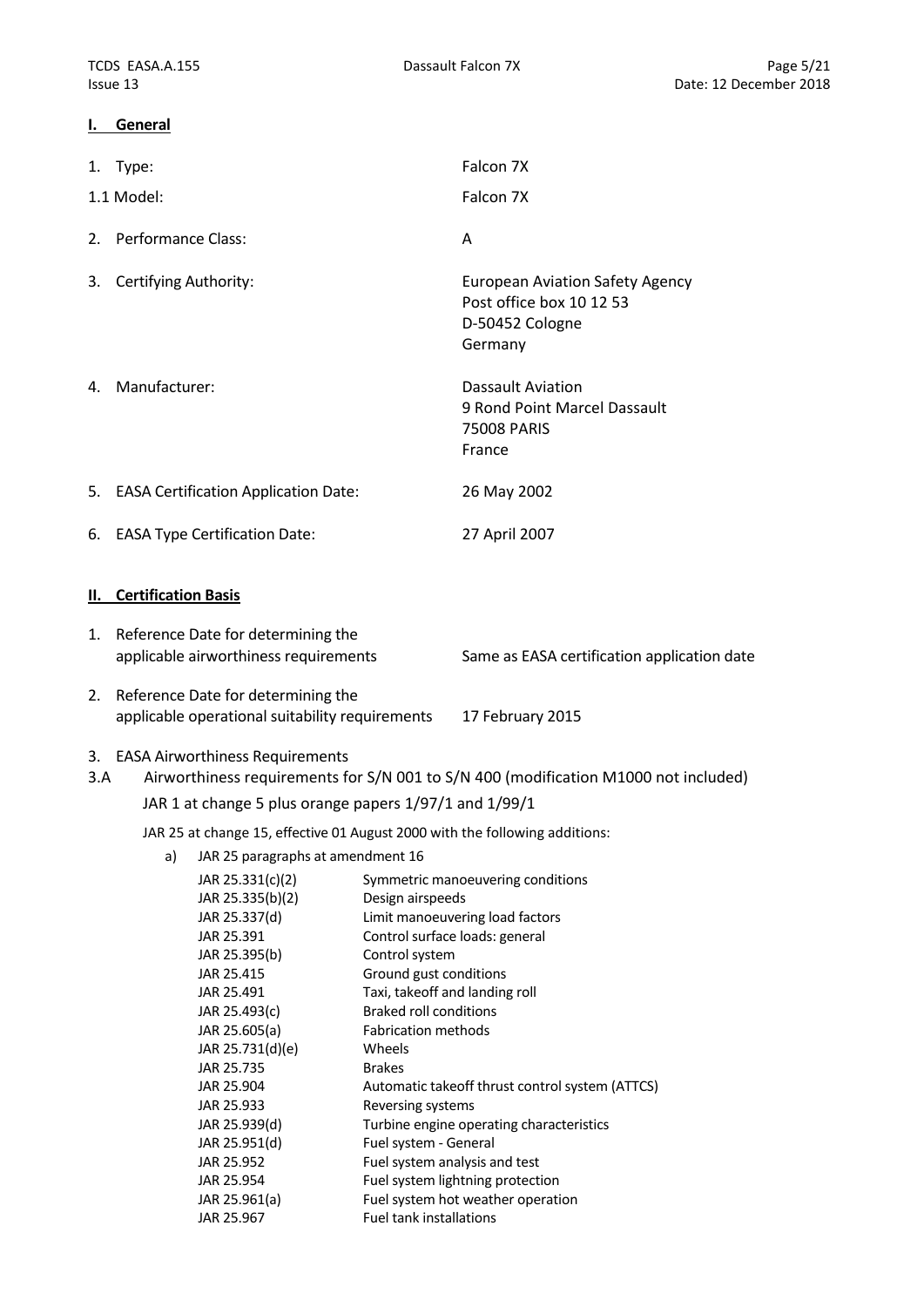| JAR 25.975(a)(5)   | Fuel tank vents                                                                   |
|--------------------|-----------------------------------------------------------------------------------|
| JAR 25.981         | Fuel tank temperature                                                             |
| JAR 25.993 (c)     | Fuel system lines and fittings                                                    |
| JAR 25.994         | Fuel system components                                                            |
| JAR 25.997         | Fuel strainer or filter                                                           |
| JAR 25.1013        | Oil tanks                                                                         |
| JAR 25.1015        | Oil tank tests                                                                    |
| JAR 25.1019        | Oil strainer or filter                                                            |
| JAR 25.1145(c)     | Ignition switches                                                                 |
| JAR 25.1301(d)     | <b>Function and installation</b>                                                  |
|                    | JAR 25.1305(a)(3),(a)(9),(c)(5),(c)(6),(c)(7),(c)(8),(d)(2 Powerplant instruments |
| JAR 25.1309        | Equipment, systems and installations                                              |
| JAR 25.1310        | Power source capacity and distribution                                            |
| JAR 25.1323        | Airspeed indicating system                                                        |
| JAR 25.1351 (b)(6) | Electrical systems and equipment - General                                        |
| JAR 25.1435        | Hydraulic systems                                                                 |
| Appendix H §H25.3  | <b>Instruction for Continued Airworthiness</b>                                    |
|                    |                                                                                   |

b) CS 25 paragraphs at amendment 12 for aircraft fitted with emergency exit pictograms (modification M-OPT0760) CS 25.811(g) Emergency Exit Marking CS 25.812(b)(1) Emergency Lighting

and related AMC

JAR AWO at change 2, effective 01 August 1996,

3.B Airworthiness requirements for S/N 401 and ongoing (modification M1000 included) NOTE 3

Certification Specification 25, Amendment 11, dated 04 July 2011, except the following paragraphs for which an earlier amendment is accepted:

a) JAR 25 paragraphs at change 15

25.21(b) (as amended by SC B-01), 25.33, 25.103 (as amended by SC B-01, B-08), 25.171 (as amended by B-03), 25.173 (as amended by B-03), 25.175 (as amended by B-03), 25.177 (as amended by B-03), 25.201 (as amended by SC B-01, B-08), 25.203 (as amended by SC B-01, B-08), 25.207(c)(d)(e) (as amended by SC B-01), 25.251(a)(b) (as amended by ESF C-09), 25.305(e)(f) (as amended by ESF C-09), 25.335(b)(1) (as amended by SC C-03), 25.349(a) (as amended by SC C-01), 25.351(a)(1) (as amended by SC C-01), 25.397(c) (as amended by SC C-02), 25.399, 25.405, 25.427(d) via SC C-09, 25.497, 25.562 (as amended by SC D-26 for seats with inflatable restraints), 25.629(a)(b)(1)(2)(c)(d)(e) (as amended by SC C-09), 25.671 (as amended by SC D-05, D-02), 25.679, 25.681, 25.685, 25.689, 25.693, 25.699 (as amended by ESF D-19), 25X745 (as amended by SC D-07), 25.771, 25.772, 25.773, 25.777 (as amended by SC B-02), 25.779, 25.781, 25.783 (as amended by SC D-22), 25.785 (as amended by Dev. D-18), 25.787, 25.789, 25.791, 25.793, 25.807 (as amended by SC D-22), 25.809 (as amended by SC D-22), 25.810 (as amended by SC D-22), 25.811 (as amended by ESF D-12, D-13), 25.813 (as amended by Dev. D-14), 25.815, 25.817, 25.819, 25.820 (as amended by SC D-22), 25.831(a) (as amended by SC D-09 and ESF D-15), 25.833, 25.851, 25.853 (as amended by SC D-11), 25.854, 25.855 (as amended by SC D-11), 25.857, 25.858, 25.859, 25.865, 25.867, 25.869, 25.871, 25.875, 25X899, 25.901, 25.905, 25.925, 25.929, 25.933(a) (as amended by SC E-04), 25.934, 25.937, 25.941, 25.943, 25.945, 25.953, 25.977, 25.979, 25.991, 25.1017, 25.1021, 25.1023, 25.1025, 25.1027, 25.1043, 25.1045, 25.1093 (as amended by ESF E-08), 25.1103, 25.1121, 25.1123, 25.1141, 25.1149, 25.1153, 25.1155, 25.1161, 25.1163, 25.1165, 25.1167, 25.1181, 25.1182, 25.1183, 25.1185, 25.1187, 25.1189, 25.1191, 25.1195 (as amended by ESF E-02), 25.1197, 25.1199, 25.1201, 25.1203, 25.1303, 25.1307, 25.1321, 25.1322 (as amended by ESF F-41), 25.1325, 25.1326, 25.1327, 25X1328, 25.1329 (as amended by ESF F-37), 25.1331, 25.1333, 25.1335 (as amended by ESF F-37), 25.1355, 25.1357 (as amended by ESF F-22), 25X1360, 25X1362, 25.1363, 25.1381, 25.1383, 25.1411, 25.1415, 25.1421, 25.1423, 25.1433, 25.1439, 25.1443, 25.1447, 25.1449, 25.1450, 25.1453, 25.1455, 25.1457, 25.1459 (as amended by ESF F-35), 25.1461, 25X1499, 25X1516, 25.1522, 25.1523, 25.1531, 25.1545, 25.1547, 25.1549 (as amended by ESF E-10), 15.1551, 25.1553, 25.1557, 25.1561,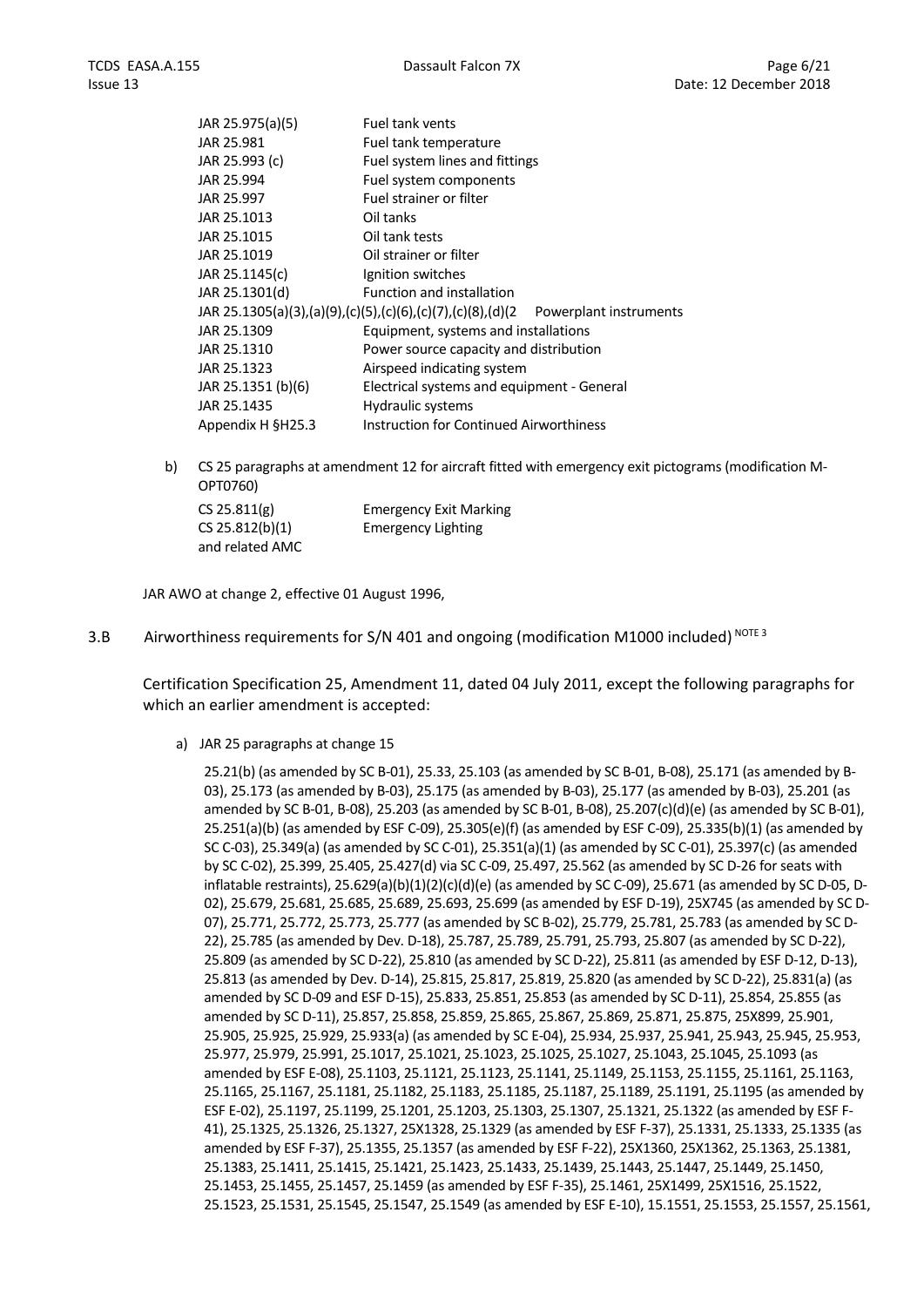25.1563

Subpart J 25A901 to 25A1583, Appendix A, Appendix D, Appendix F, Appendix I, Appendix J

b) JAR 25 paragraphs at amendment 16

25.904, 25.907, 25.933(b), 25.981 (as amended by SC E-01), 25.1013, 25.1015, 25.1019, 25.1145, 25.1305, 25.1309, 25.1310, 25.1323 (as amended by SC B-01)

c) CS 25 paragraphs at amendment 2

25.105(a), 25.111(c), 25.121(b)(c)

d) CS 25 paragraphs at amendment 4

25.611, 25.1301, 25.1353, 25.1529, Appendix H

e) Amended CS 25 amendment 11 paragraphs

25.143 (supplemented by SC B-02, B-04, B-05), 25.145(a)(b) (as amended by SC B-01), 25.207 (as amended by SC B-08). 25.331 (as amended by SC C-01), 25.831 (as amended by SC D-09), 25.841 (as amended by SC D-09), 25.903(c) (as amended by SC E-05), 25.963 (as amended by SC C-06), 25.1431 (as amended by SC F-06)

f) CS 25 paragraphs that are not applicable

25.795, 25.1302, 25.1365, 25.1535, Subpart H 25.1701 to 25.1731, Appendix M, Appendix N

All Weather Operations: JAR AWO change 2 (as amended by ESF K-01, K-02)

#### <span id="page-6-0"></span>3.1. Special Conditions

- B-01 Stalling and scheduled operating speeds
- B-02 Motion and effects of cockpit controls
- B-03 Static directional, lateral and longitudinal stability and low energy awareness
- B-04 Flight envelope protection
- B-05 Normal load factor limiting system
- C-01 Design maneuver requirements
- C-02 Limit forces and torque
- C-03 Design dive speed Vd
- C-05 Interaction of systems and structure (superseded by CS 25 amdt 11 in case of modification M1000 installation)
- C-06 Fuel tank crashworthiness
- D-02 Electronic flight control unusual features
- D-05 Flight controls Harmonised 25.671
- D-07 Nose wheel steering Towbarless towing
- D-09 Airworthiness standards for subsonic aeroplanes to be operated above 41 000 ft
- D-11 Fire protection of thermal and acoustic insulation material
- D-22 Fuselage doors
- E-01 Fuel tank safety
- E-04 Reversing system requirements
- E-05 Sustained engine imbalance
- F-06 Protection from effects from HIRF
- F-24 Human factors aspects of flight deck design

Special Conditions related to certain installed modifications

Steep approach capability modicication M0194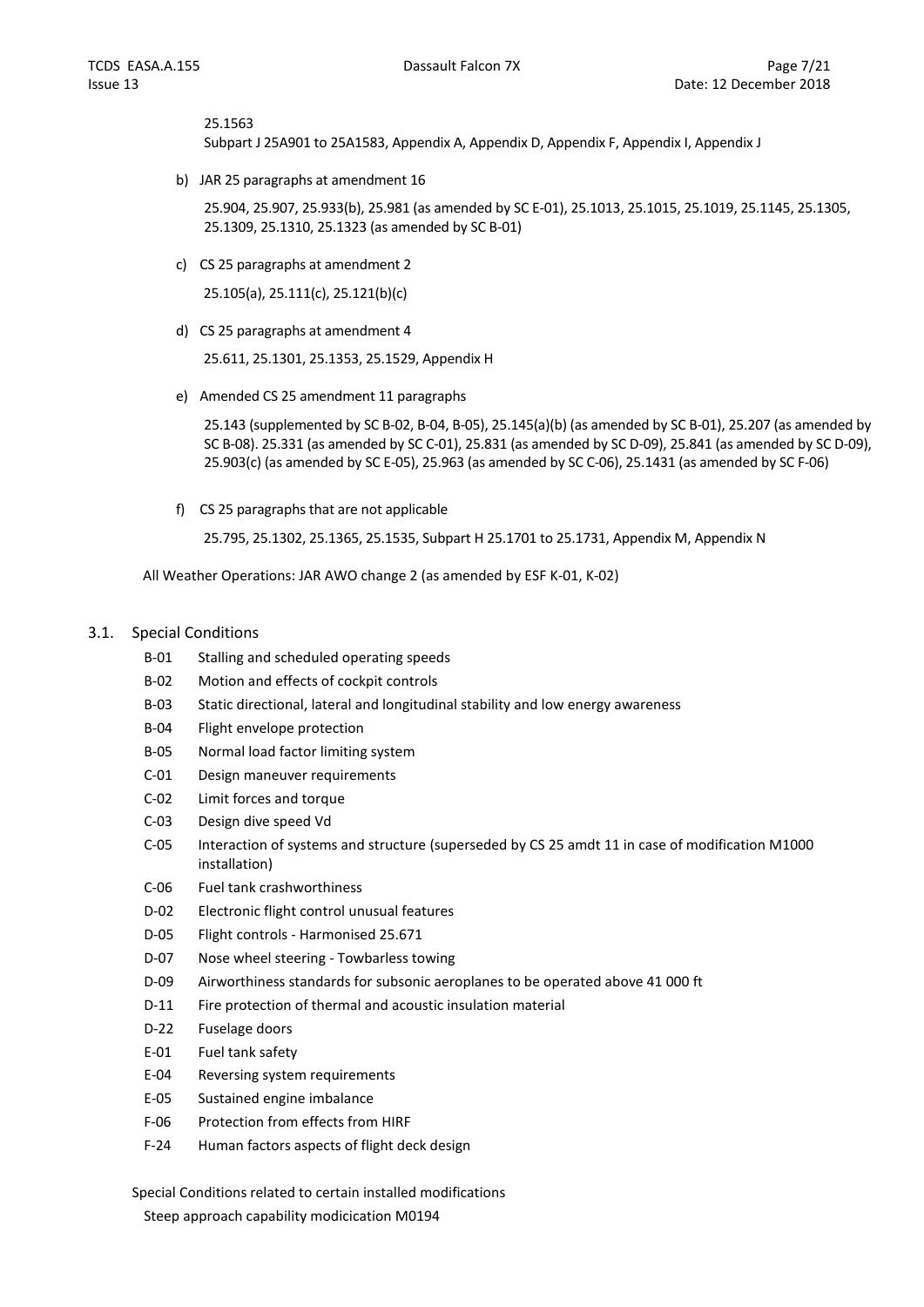B(SAL)-06 Steep Approach and Landing

Shower installation modification M-OPT0459

D-25 Shower/bathroom Installation

Inflatable Restraint modification M-OPT0686

D-26 Seats with Inflatable Restraints

Head-up Guidance System modification M-OPT0002

F-36 Head-up Guidance System

Crew Rest Area modification M-OPT0359

F-44 Installation of Crew rest area

EFVS System modification M-OPT0017

F-47 Enhanced Flight Vision System (EFVS) with Ops credit

Avionics EASy II modification M1122

F-51 Data Link Services for the Single European Sky

F-52 Flight Recorders including Data Link Recording

Avionics EASy III modification M1254

F-65 Data Link Services

Fuselage stretch modification M1000 (for S/N 401 and ongoing) NOTE 3

B-08 Stalling and scheduled operating speeds in Icing Conditions and Flight in Icing Conditions during Take-off

C-06 Fuel tank crashworthiness (updated with new issue)

Inconsistencies clarification for the modification M1000 certification basis

Subpart B certification basis induces the following inconsistencies:

- CRI B-01 refers to paragraph 25.143(g) and 25.207(f) which respectively become 25.143(h) and 25.207(g) at applicable amendment 11
- CRI B-02 refers to paragraph 25.143(c) which becomes 25.143(d) at applicable amendment 11.
- CRI B-02 introduced new paragraph 25.143(j) titled "Pilot Strength" while 25.143(j) has been introduced in CS 25 Amdt 3 with a different purpose dealing with "Flight in icing conditions before activation of the ice protection system"
- CRI B-03 refers to paragraph 25.143(g) which becomes 25.143(h) at applicable amendment 11
- CRI B-04 introduced new paragraph 25.143(h) titled "Flight envelope protection" while 25.143(h) has been introduced in CS 25 Amdt 3 with a different purpose dealing with "Manoeuvring capabilities",
- CRI B-05 introduced new paragraph 25.143(i) titled "Normal load factor limiting system" while 25.143(i) has been introduced in CS 25 Amdt 3 with a different purpose dealing with "Compliance in icing conditions".
- At Amdt 3, § 25.21(g)(1) requires that all Subpart B paragraphs be demonstrated in icing condition with ice accretion using Appendix C. There is no reversion for  $25.21(g)(1)$ , but a for  $\S 25.105(a)$ , 25.111(c), 25.121(b)(c) for which CRI B-08 criteria are used for ice accretion.

HUD/ EFVS Mark1.0 modification M-OPT0730/0731

F-66 HUD installation

- F-67 EFVS
- F-68 SVS/CVS in HUD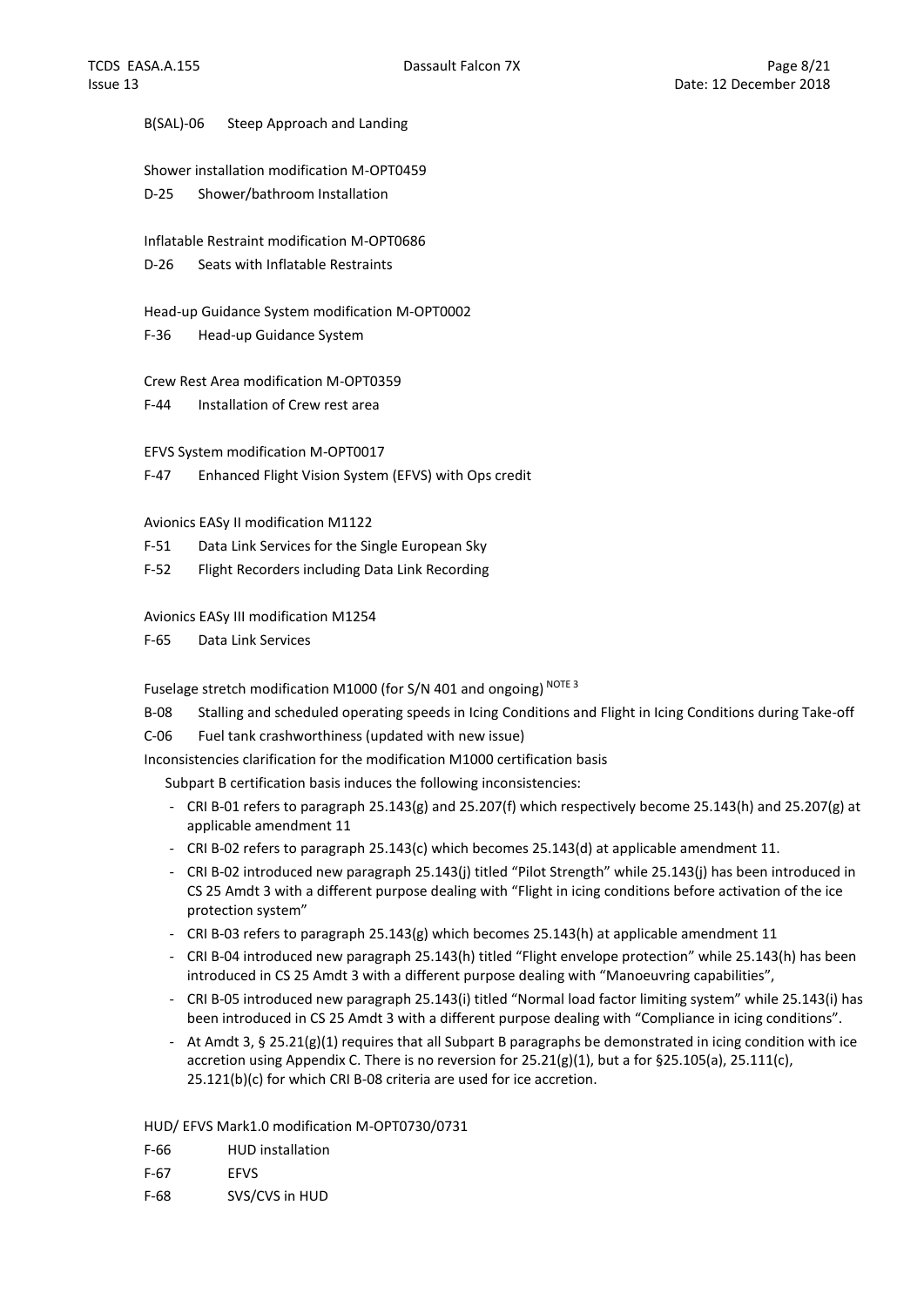- HUD/ EFVS Mark1 (OPS credits 100ft) modification M-OPT0734/0735
- F-72 Enhanced Flight Vision System Approaches with combined Vision System on Head up display
- <span id="page-8-0"></span>3.2. Reserved
- <span id="page-8-1"></span>3.3. Deviations
	- D-14 Door between passenger compartments
	- D-18 Personal injury criteria of dynamic testing of side facing sofa

Deviations related to certain installed modifications

Fuselage stretch modification M1000

D-31 Width of Aisle

#### <span id="page-8-2"></span>3.4. Equivalent Safety Findings

- C-09 JAR 25.251, 25.305 and 25.629 Vibration, buffet and aeroelastic stability requirements
- C-12 JAR 25.361 Engine failure loads (superseded by CS 25 amdt 11 in case of modification M1000 installation)
- C-15 JAR 25.341, 25.343(b), 25.345(c), 25.371, 25.373(a), 25.391, 25.1517 Gust and continuous turbulence (superseded by CS 25 amdt 11 in case of modification M1000 installation)
- C-16 JAR 25.963(g) Fuel tank access cover (superseded by CS 25 amdt 11 in case of modification M1000 installation)
- D-12 JAR 25.811(d)(1) and (d)(2) Emergency exit locator sign used also as marking sign cabin without divider
- D-13 JAR 25.811(d)(1) and (d)(3) Emergency exit locator sign used also as marking sign cabin with divider
- D-15 JAR 25.831(a) Packs-off take off
- D-19 JAR 25.699(b) Lift and drag device indicator
- E-02 JAR 25.865, 25.1181, 25.1195, 25.1203 Engine fire protection in designated fire zones
- E-08 JAR 25.1093(b) Falling and blowing snow
- E-10 JAR 25.1549 Powerplant instruments colour markings
- E-12 JAR 25.971 Fuel tank sump (superseded by design change in case of modification M1000 installation)
- F-22 JAR 25.1357(e), 25.1309 Honeywell PRIMUS EPIC Integrated Modular Avionics system (compliance with requirements for individual circuit protection)
- F-35 JAR 1459 (a)(2) Use of IRS for DFDR vertical acceleration
- F-37 JAR 25.1329, JAR 25.1335 Revisions to JAR 25.1329 and 25.1335 resulting from Flight Guidance Systems Harmonisation
- F-41 JAR 25.1322 CAS window red message line space
- G-01 JAR 25X1591 Operation on contaminated runways (superseded by CS 25 amdt 11 in case of modification M1000 installation)
- K-01 Revisions to JAR AWO resulting from JAR/FAR 25.1329 Harmonisation
- K-02 Revisions to JAR AWO paragraphs resulting from JAA/FAA Harmonisation

Equivalent Safety Finding for aircraft equipped with modification M-OPT0649

D-27 Table Obstruction to Type III Emergency Exits

Equivalent Safety Finding for aircraft equipped with modification M-OPT0730/0731

F-71 HUD symbology

Equivalent Safety Finding for aircraft equipped with modification M-OPT0876

D-33 Seats Obstruction to Type III Emergency Exits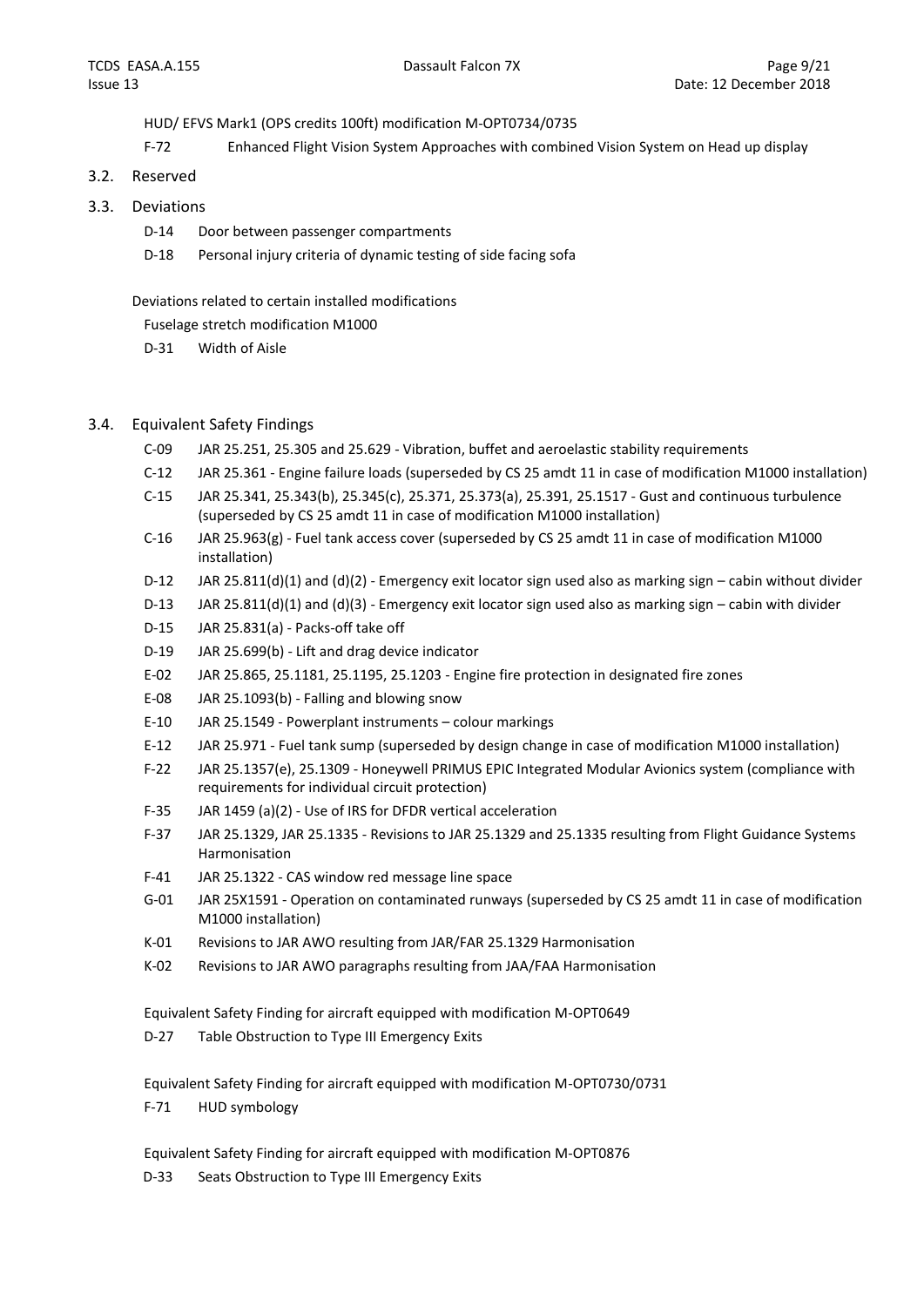#### <span id="page-9-0"></span>3.5. Environmental Protection Requirements

Noise level:

- Chapter 1 of ICAO Annex 16 Volume 1 Chapter 4 Amdt 8. (S/N 001 to 400, modification M1000 not included)
- Chapter 1 of ICAO, Annex 16, Volume 1, amendment 9, Chapter 4 and CS 36, amendment 2 (S/N 401 and ongoing, modification M1000 included) NOTE 3

Fuel venting and exhaust emissions:

- Chapter 2 of ICAO Annex 16 Volume 2 Part II and Part III Chapter 2, Amdt 4 applicable on November 4, 1999. (S/N 001 to 400, modification M1000 not included)
- Chapter 2 of ICAO Annex 16 Volume II, amendment 6, Part II to the Chicago Convention for the prevention of intentional fuel venting and as implemented in Decision No. 2003/3/RM of the Executive Director of the Agency dated 17 October 2003, on certification specifications providing for acceptable means of compliance for aircraft engine emissions and fuel venting « CS-34, initial issue » (S/N 401 and ongoing, modification M1000 included) NOTE 3
- <span id="page-9-1"></span>4. Operational Suitability Requirements
- <span id="page-9-2"></span>4.1 Master Minimum Equipment List (MMEL) JAR-MMEL/MEL Subpart A (General) and Subpart B (MMEL) at Amdt 1
- <span id="page-9-3"></span>4.2 Flight Crew Data (FCD) CS-FCD, Initial Issue dated 31 January 2014
- <span id="page-9-4"></span>4.3 Cabin Crew Data (CCD)

This OSD is not applicable since the maximum passenger configuration is below 20.

<span id="page-9-5"></span>4.4 Simulator Data (SIMD)

CS-SIMD, Initial Issue dated 2 December 2014 (applicable to S/N 401 and ongoing / modification M1000 included only) NOTE 3

<span id="page-9-6"></span>4.5 Maintenance Certifying Staff Data (MCSD)

Special Condition A-MCSD-01 "Certification Requirements for the OSD element Maintenance Certifying Staff (MCS) of the aircraft model Dassault Falcon 7X fitted with M1000 design change".

#### <span id="page-9-7"></span>**III. Technical Characteristics and Operational Limitations**

<span id="page-9-9"></span><span id="page-9-8"></span>

| 1. Type Design Definition: | The Type Design aircraft configuration is the F7TC version stored<br>in an electronic format under the virtual product management<br>tool ENOVIA/VPMC. The repository of the ENOVIA/VPMC<br>database is located in Dassault Aviation facilities.                                                                                                                                                                                                    |
|----------------------------|-----------------------------------------------------------------------------------------------------------------------------------------------------------------------------------------------------------------------------------------------------------------------------------------------------------------------------------------------------------------------------------------------------------------------------------------------------|
| 2.<br>Description:         | The Falcon 7X is a maximum 22 occupants including a minimum<br>crew of two, tri-jet, long range, large aeroplane category. It has a<br>low positioned, high swept wing, mid-height horizontal stabilizer<br>and tricycle landing gear. Flight controls are fly-by-wire.<br>Three Pratt & Whitney Canada PW307A (PW307D in case of<br>modification M1000 installed) engines are rear mounted, two<br>on side of fuselage and one in center position. |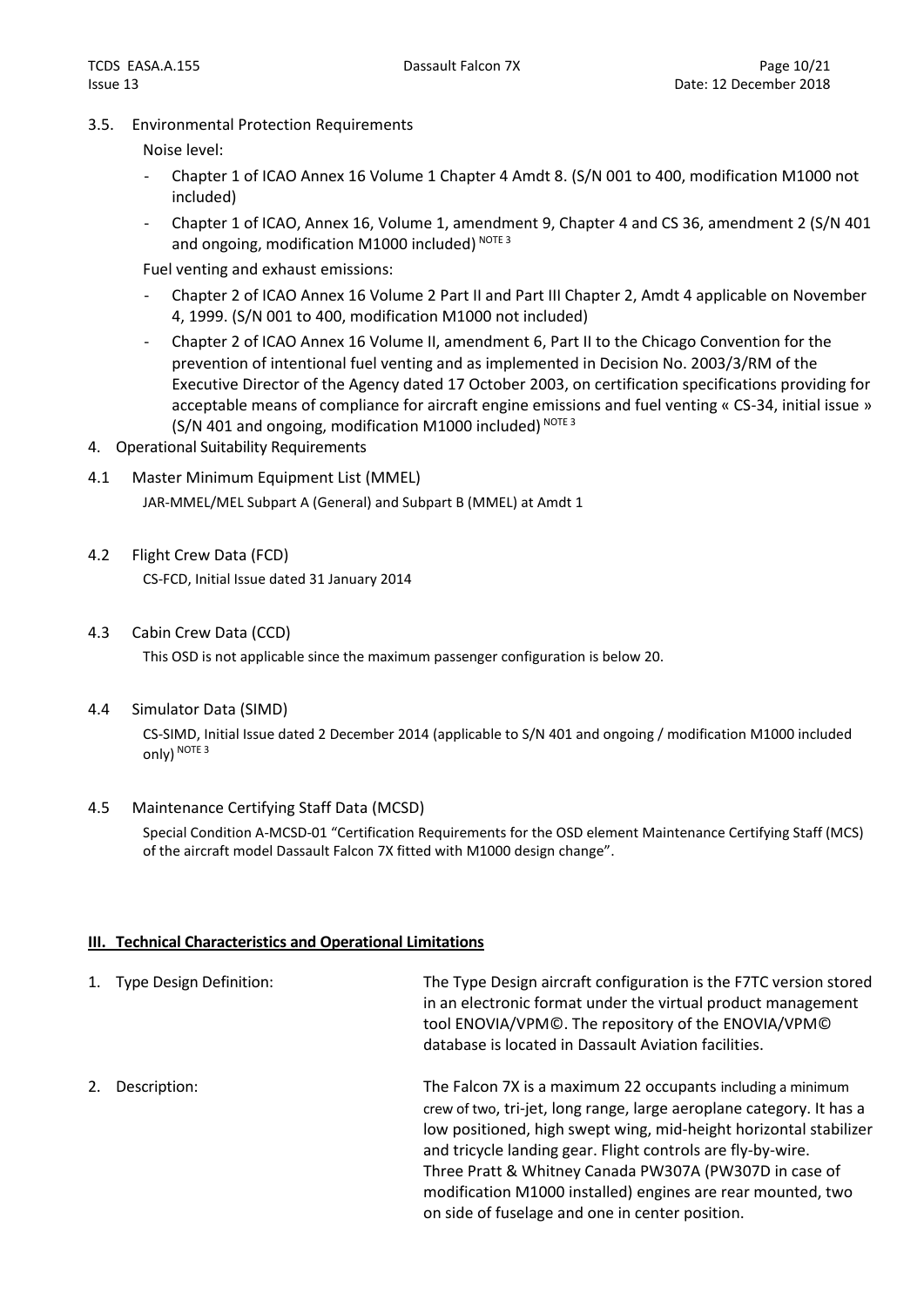<span id="page-10-0"></span>3. Equipment: The F7TC version referenced under III.1. contains also the type design list of equipment.

<span id="page-10-1"></span>4. Dimensions

|                 | Without modification M1000 included<br>(S/N 001 to 400) | With modification M1000 included<br>$(S/N 401$ and ongoing) NOTE 3 |
|-----------------|---------------------------------------------------------|--------------------------------------------------------------------|
| Length          | 23.38 m                                                 | 24,46 m                                                            |
| Span            | 26.21 m                                                 | $26,28 \text{ m}$                                                  |
| Height          | 7.93 m                                                  | 7.93 m                                                             |
| Gross wing area | 70.7 $m2$                                               | $70.7 \text{ m}^2$                                                 |

#### <span id="page-10-2"></span>5. Engines

|                                                                                       |                                                                                                                       | Three Pratt & Whiney Canada Corp. Turbofan Engines                               |                                                                                  |  |
|---------------------------------------------------------------------------------------|-----------------------------------------------------------------------------------------------------------------------|----------------------------------------------------------------------------------|----------------------------------------------------------------------------------|--|
|                                                                                       |                                                                                                                       | refer to EASA Data Sheet IM.E.035                                                |                                                                                  |  |
|                                                                                       |                                                                                                                       | Model PW307A                                                                     | Model PW307D NOTE 3<br>(with modification M1000 installed)                       |  |
| <b>Engine Limits</b><br>Static thrust,<br>standard day,                               | <b>Takeoff</b><br>(5 min., Normal All<br>Engines Operating)                                                           | 28.49 kN<br>(6405 lbs)                                                           | 29,91 kN<br>(6725 lbs)                                                           |  |
| sea level                                                                             | Maximum continuous                                                                                                    | 28.49 kN<br>(6405 lbs)                                                           | 29,91 kN<br>(6725 lbs)                                                           |  |
| <b>Engine Limits</b><br>Maximum<br>permissible<br>engine rotor<br>operating<br>speeds | $N1$ (Fan)<br>steady state<br>Take-off / Maximum<br>continuous<br>N2 (Gas Gen.)<br>steady state<br>Take-off / Maximum | 101% r.p.m.<br>$(100\% = 11000$ r.p.m)<br>100% r.p.m.<br>$(100\% = 28500$ r.p.m) | 101% r.p.m.<br>$(100\% = 11000$ r.p.m)<br>100% r.p.m.<br>$(100\% = 28500$ r.p.m) |  |
| <b>Engine Limits</b><br>Maximum                                                       | continuous<br>Takeoff<br>(5 minutes max)                                                                              | 920°C (1688°F)                                                                   | 920°C (1688°F)                                                                   |  |
| permissible<br>interturbine gas                                                       | Max. continuous                                                                                                       | 920°C (1688°F)                                                                   | 920°C (1688°F)                                                                   |  |
| temperatures                                                                          | <b>Starting</b>                                                                                                       | 950°C (1742°F)                                                                   | 950°C (1742°F)                                                                   |  |
|                                                                                       | Transient (20 sec.) and<br>starting                                                                                   | 930°C (1706°F)                                                                   | 945°C (1733°F)                                                                   |  |

Note : Engine is approved for operation with thrust reverser p/n F7XC782140020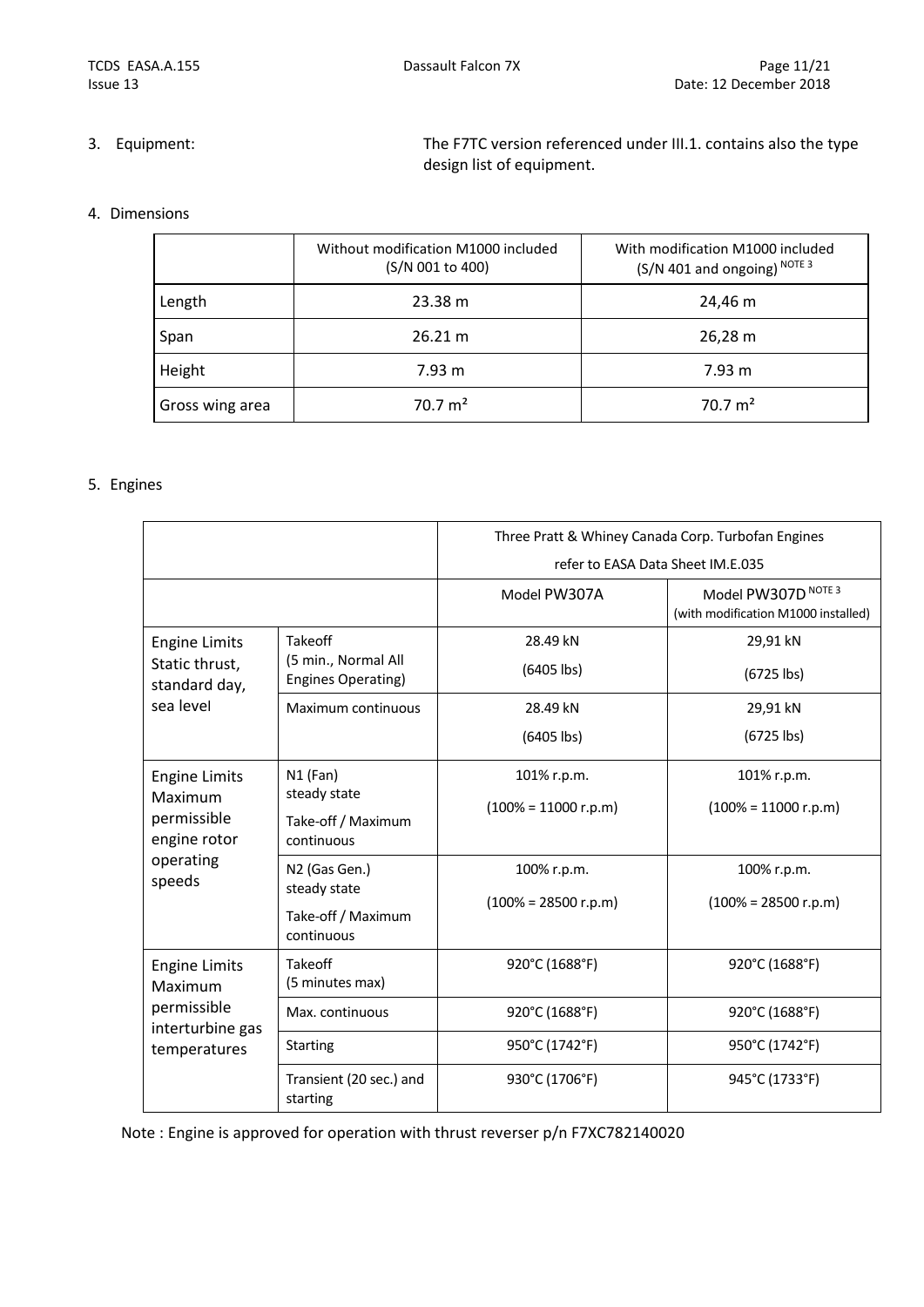<span id="page-11-0"></span>

| TCDS EASA.A.155<br>Issue 13       |                                                                | Dassault Falcon 7X<br>Page 12/21<br>Date: 12 December 2018                                                                                                                                                       |  |
|-----------------------------------|----------------------------------------------------------------|------------------------------------------------------------------------------------------------------------------------------------------------------------------------------------------------------------------|--|
| Auxiliary Power Unit (APU):<br>6. |                                                                | APU model 36-150 [FN], from Honeywell (Allied Signal), APU is non<br>essential.<br>APU limitations: according to applicable EASA approved Aircraft Flight<br>Manuals (AFM); AFMs are referenced in Chapter IV.1. |  |
|                                   | Maximum operating altitude<br><b>Maximum Starting Altitude</b> | usable for ground operation only<br>usable for ground operation only                                                                                                                                             |  |
|                                   |                                                                |                                                                                                                                                                                                                  |  |

<span id="page-11-1"></span>7. Reserved

<span id="page-11-2"></span>

| 8. Fluids (Fuel, Oil, Additives, Hydraulics): | The fluids are defined in the applicable EASA approved Aircraft Flight |
|-----------------------------------------------|------------------------------------------------------------------------|
|                                               | Manuals (AFM); AFMs are referenced in Chapter IV.1.                    |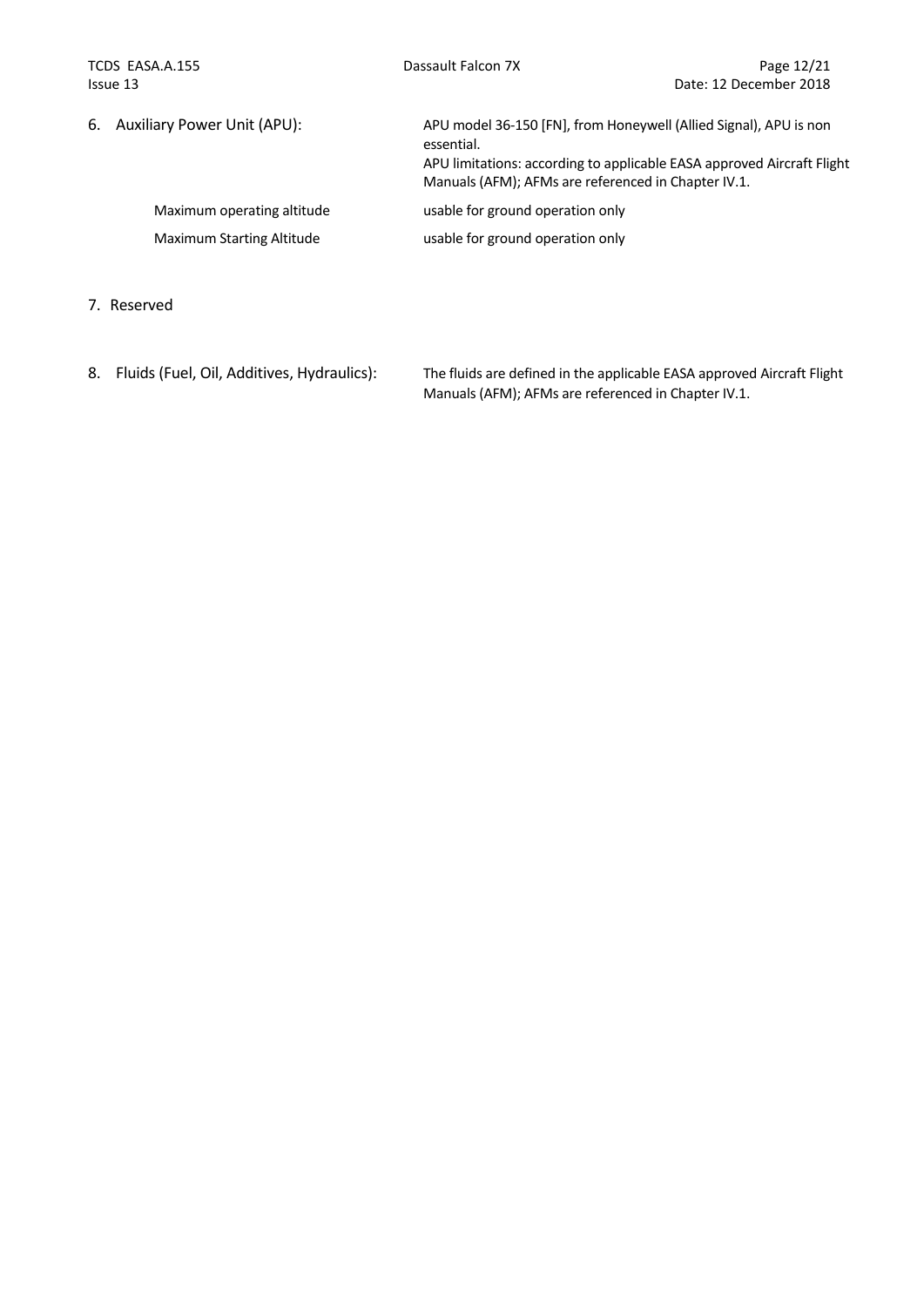#### <span id="page-12-0"></span>9. Fluid capacities

#### 9.1 Fuel Capacity (Density: 0.803 kg/dm<sup>3</sup> (6.7 lbs/US gallon))

|                               | Without modification M1000<br>included (S/N 001 to 400) |                    | With modification M1000 included<br>(S/N 401 and ongoing) NOTE 3 |                    |
|-------------------------------|---------------------------------------------------------|--------------------|------------------------------------------------------------------|--------------------|
| Usable Fuel                   | Volume<br>$[dm3$ (gals (US)]                            | Mass<br>[kg (lbs)] | Volume<br>[dm <sup>3</sup> (gals (US))]                          | Mass<br>[kg (lbs)] |
| LH circuit                    | 5944 (1570)                                             | 4773 (10522)       | 6359 (1680)                                                      | 5106 (11257)       |
| <b>RH</b> circuit             | 5944 (1570)                                             | 4773 (10522)       | 6383 (1686)                                                      | 5126 (11301)       |
| Center circuit                | 6154 (1626)                                             | 4942 (10896)       | 7108 (1878)                                                      | 5708 (12583)       |
| Total (all tanks)             | 18042 (4766)                                            | 14488 (31940)      | 19850 (5244)                                                     | 15940 (35141)      |
| <b>Unusable Fuel</b>          |                                                         |                    |                                                                  |                    |
| Drainable                     | 65 (17)                                                 | 52 (115)           | 68 (18)                                                          | 54 (120)           |
| Undrainable                   | 41 (11)                                                 | 33 (72)            | 48 (13)                                                          | 39 (85)            |
| Total unusable (all<br>tanks) | 106 (28)                                                | 85 (187)           | 116 (31)                                                         | 93 (205)           |

See NOTE 1

#### 9.2 Oil (Density: 0.95 kg/dm<sup>3</sup> (7.94 lbs/gal) or (1.99 lbs/qt))

|                       | Volume per engine<br>[dm <sup>3</sup> (gals $(US)$ ] | Mass<br>[kg (lbs)] |
|-----------------------|------------------------------------------------------|--------------------|
| Max Oil Level (Total) | 23.61 (6.24)                                         | 23.01 (50.7)       |
| Min Oil Level (Total) | 18.69 (4.92)                                         | 18.21 (40.14)      |

See NOTE 1

#### 9.3 Hydraulics (Density: 0.84 kg/dm<sup>3</sup> (7.0 lbs/US gallon))

|                                  | Volume<br>$\left[dm^3$ (gals (US)) | Mass<br>[kg (lbs)] |
|----------------------------------|------------------------------------|--------------------|
| Hydraulic Fluid - System (Total) | 65,19 (17,22)                      | 54,95 (121,15)     |

See NOTE 1

<span id="page-12-1"></span>10. Airspeed Limits: The airspeed limits are defined in the applicable EASA approved Aircraft Flight Manuals (AFM); the AFMs are referenced in Chapter IV.1.

<span id="page-12-2"></span>11. Flight Envelope: The flight envelope is defined in the applicable EASA approved Aircraft Flight Manuals (AFM); the AFMs are referenced in Chapter IV.1.

Maximum Operating Altitude 15544 m (51000 ft)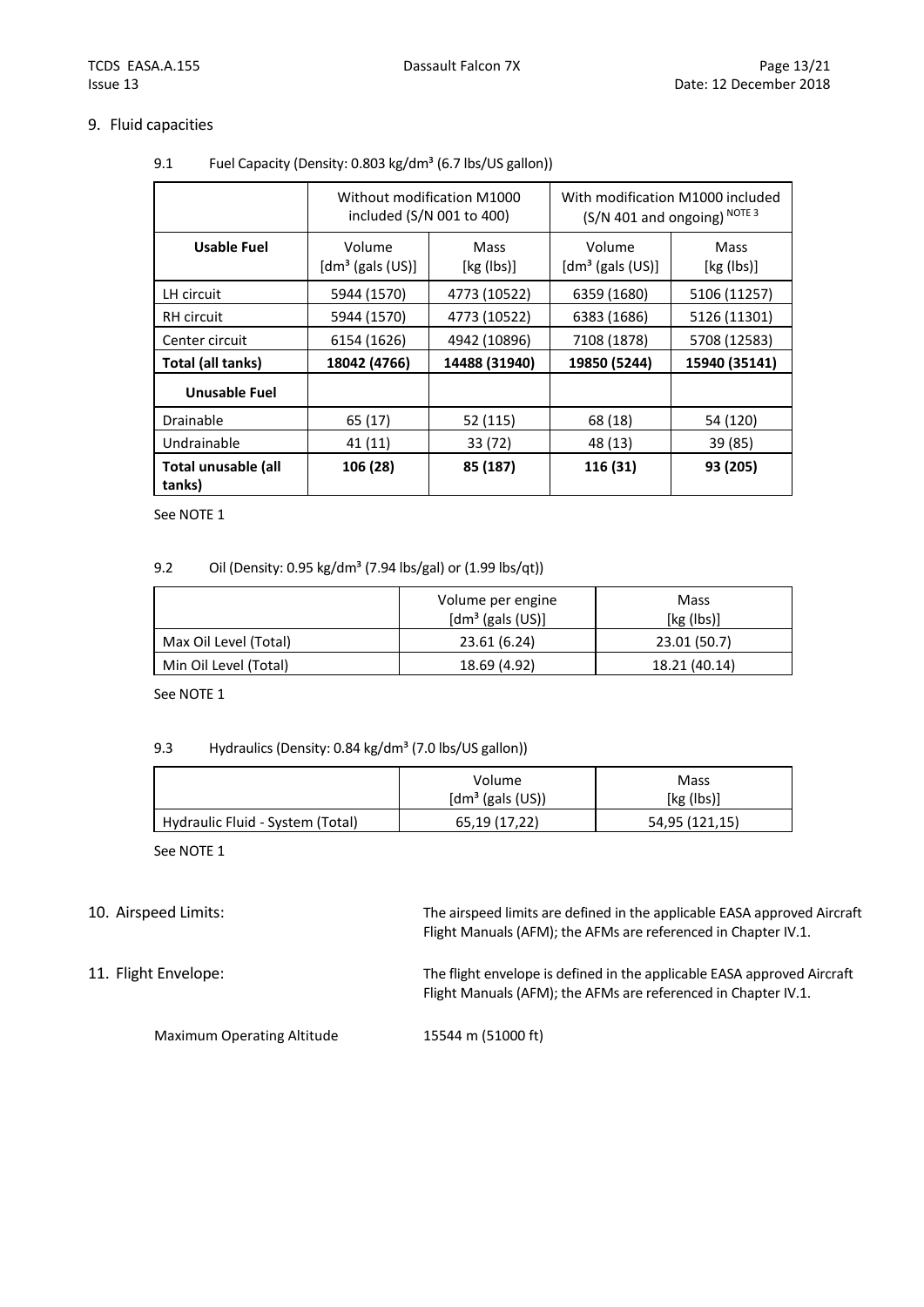#### <span id="page-13-0"></span>12. Operating Limitations

#### <span id="page-13-1"></span>12.1 Approved Operations

The Falcon 7X is eligible for the following kinds of operation when the appropriate equipment and instruments required by the operating requirements are installed (since TC or through dedicated M, M-Opt or SB), approved, and operating as defined by the applicable AFM:

- Day and night VFR
- IFR (Instrument)
- Icing
- Manual or Automatic Category I approaches and non precision approaches
- Manual or Automatic Category I approaches and non precision approaches with EVS operational credit down to 100 feet
- Automatic Cat. II approaches with or without HUD monitoring / EVS Category II requirements provided the airplane is operated in accordance with Airplane Flight Manual Annex 1 and with Supplement 1 revision 1 (or later approved revision) when monitored with with Rockwell –Collins HGS 5860 (for S/N 001 to 400 only)
- Automatic Cat. II approaches with or without Falcon Eye HUD monitoring / EVS, Category II requirements provided the airplane is operated in accordance with Airplane Flight Manual Annex 1 and with Supplement 1 at initial revision (or later approved revision) when monitored with Falcon Eye HUD (for S/N 401 and ongoing)
- LPV approaches (a/c installed with EASY II M1122 or subsequent EASy versions)
- LPV approaches with EVS Operational Credit (for S/N 001 to 400 only) (a/c installed with EASY II M1122 or subsequent EASy versions)
- Enhanced Surveillance
- RVSM
- RNP RNAV operations, down to RNP 0.3 RNAV (RTCA/DO-236B and DO-283)
- Extended flight over water and uninhabited terrain
- Polar operations (limited 85° North / 85° South)
- Contaminated runways operation
- Steep approach landing from 4.5 to 6.0 degrees
- Landing and take off between 8000 ft and 15000 ft (F7X a/c with M1315 or M1000)
- Operations with landing gear down (for S/N 001 to 400 only)
- ADS-B Out function certified in the frame of EASY II M1122 and subsequent EASy versions compliant with EU 1028-2014 and CS-ACNS
- Specific close-in Noise Abatement Departure Procedure (NADP), with thrust reduction at a minimum of 400 feet AGL
- IFR OCEANIC / RNP 10 / NAT-MNPS
- B-RNAV / RNP 5
- RNP 4 OCEANIC AND REMOTE AIRSPACES (a/c installed with EASY II M1122 or subsequent EASy versions)
- RNP 2 OCEANIC AND REMOTE AIRSPACES (a/c installed with EASY II M1122 or subsequent EASy versions)
- RNP 1 / RNP 2 TERMINAL AND EN ROUTE (a/c installed with EASY II M1122 or subsequent EASy versions)
- P-RNAV (JAA TGL-10)
- AC 90-100A US TERMINAL AND EN ROUTE AREA NAVIGATION (RNAV) OPERATIONS

#### <span id="page-13-2"></span>12.2 Other Limitations

Other limitations as defined in the applicable EASA approved Aircraft Flight Manuals (AFM); the AFMs are referenced in Chapter IV.1.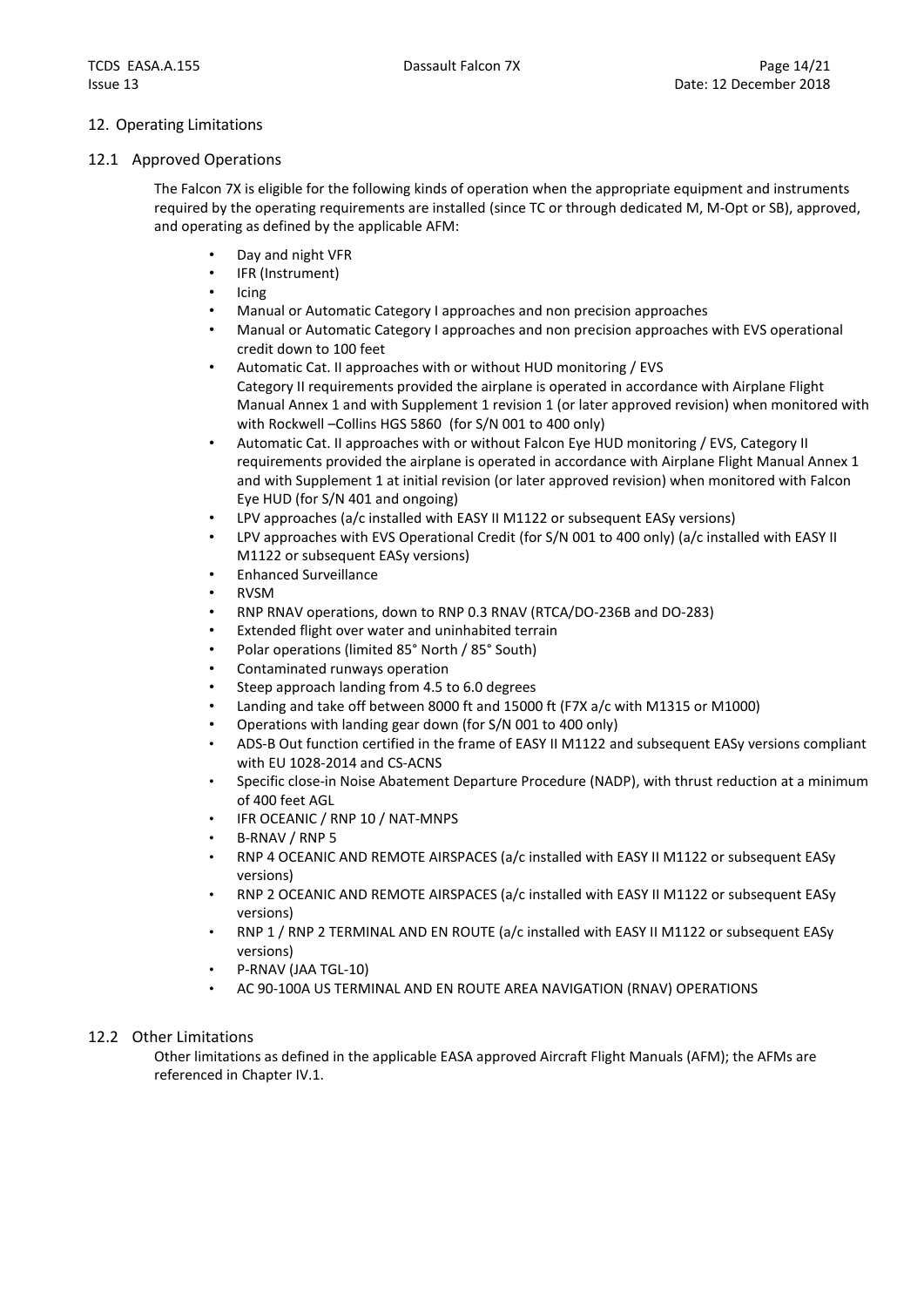#### <span id="page-14-0"></span>13. Maximum Certified Masses

|                                | Without modification M1000 included<br>(S/N 001 to 400) |                    |                    | With modification M1000 included<br>(S/N 401 and ongoing) NOTE 3 |                           |                    |
|--------------------------------|---------------------------------------------------------|--------------------|--------------------|------------------------------------------------------------------|---------------------------|--------------------|
|                                | Mass                                                    | Fwd limit<br>% MAC | Aft limit<br>% MAC | Mass                                                             | <b>Fwd limit</b><br>% MAC | Aft limit<br>% MAC |
| Ramp                           | 31842 kg<br>(70200 lbs)                                 | 19.5               | 31.5               | 33203 kg<br>(73200 lbs)                                          | 19.62                     | 27.00              |
| <b>Takeoff</b>                 | 31751 kg<br>(70000 lbs)                                 | 19.05              | 33.65              | 33112 kg<br>(73000 lbs)                                          | 19.54                     | 27.73              |
| Aft CG at 38.5%                | 25890 kg<br>(57076 lbs)                                 | 19.5               | 38.5               | 25890 kg<br>(57076 lbs)                                          | 19.5                      | 38.5               |
| Landing                        | 28304 kg<br>(62400 lbs)                                 | 19.5               | 37.35              | 28304 kg<br>(62400 lbs)                                          | 19.5                      | 37.35              |
| Zero fuel                      | 18597 kg<br>(41000 lbs)                                 | 19.5               | 38.5               | 18597 kg<br>$(41000$ lbs)                                        | 19.5                      | 38.5               |
| Minimum flight -<br><b>FWD</b> | 15694 kg<br>(34600 lbs)                                 | 26.0               | N/A                | 15694 kg<br>$(34600$ lbs)                                        | 26.6                      | N/A                |
| Minimum flight -<br><b>AFT</b> | 14696 kg<br>(32400 lbs)                                 | N/A                | 38.5               | 14696 kg<br>(32400 lbs)                                          | N/A                       | 38.5               |

See Note 1 for weight and balance calculation, refer to the Loading Manual in Chapter IV.3.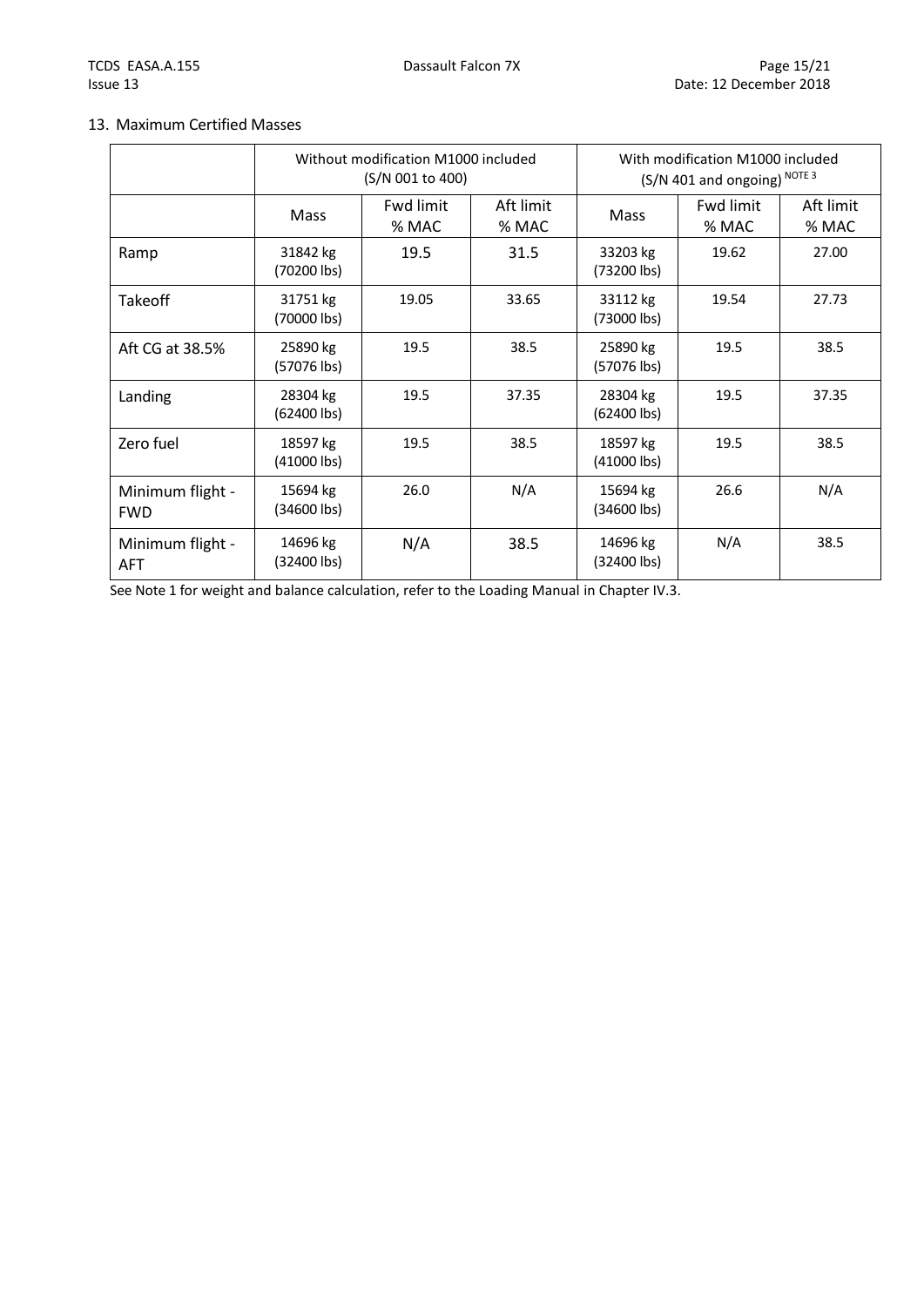<span id="page-15-0"></span>

| TCDS EASA.A.155                                     | Dassault Falcon 7X | Page 16/21                                                                                                                              |
|-----------------------------------------------------|--------------------|-----------------------------------------------------------------------------------------------------------------------------------------|
| Issue 13                                            |                    | Date: 12 December 2018                                                                                                                  |
| 14. Centre of Gravity Range:                        | Chapter IV.1.      | The Centre of Gravity Ranges are defined in the applicable EASA<br>approved Aircraft Flight Manuals (AFM); the AFMs are referenced in   |
| 15. Datum:<br>case of modification M1000 installed) |                    | 25 % of mean aerodynamic chord (MAC): 12.183 m (479.65 in) from<br>the forward end of the aircraft nose cone (12.7418 m (501.646 in) in |

## <span id="page-15-2"></span><span id="page-15-1"></span>16. Mean Aerodynamic Chord (MAC):

#### 3.34754 m (131.79 in.)

| Without modification M1000 included                 | With modification M1000 included                     |
|-----------------------------------------------------|------------------------------------------------------|
| (S/N 001 to 400)                                    | (S/N 401 and ongoing) $NOTE$ 3                       |
| 0 % MAC is at 11.3461m (446.7 in.) from the forward | 0 % MAC is at 11.9049m (468.69 in.) from the forward |
| end of the aircraft nose cone.                      | end of the aircraft nose cone.                       |
| 25 % MAC is at 12.183m (479.65in) from the forward  | 25 % MAC is at 12.7418m (501.646in) from the         |
| end of the aircraft nose cone.                      | forward end of the aircraft nose cone.               |

<span id="page-15-6"></span><span id="page-15-5"></span><span id="page-15-4"></span><span id="page-15-3"></span>

| 17. Levelling Means:             | Aircraft is evelled in the longitudinal and lateral axis by means of<br>a plumb bob and target in the left main landing gear bay                                                                                                                       |
|----------------------------------|--------------------------------------------------------------------------------------------------------------------------------------------------------------------------------------------------------------------------------------------------------|
| 18. Minimum Flight Crew:         | For all flights: 2 (pilot and co-pilot)                                                                                                                                                                                                                |
| 19. Minimum Cabin Crew:          | None                                                                                                                                                                                                                                                   |
| 20 Maximum Seating Capacity:     | Up to 22: 2 pilots +1 crew (third crew member seat authorized for<br>take-off and landing in the cockpit or crew rest area) + up to 19<br>passenger seats<br>see Note 2                                                                                |
| 21. Baggage / Cargo Compartment: | Maximum allowable loads Baggage compartment: not to exceed 300<br>kg per square meter.<br>See note 1.                                                                                                                                                  |
| 22. Wheels and Tyres:            | This aircraft is equipped with wheels, brakes, nose wheel single<br>chine radial tubeless tires and main wheels H type radial<br>tubeless tires.<br>Main wheel tyres are H32×10.5R16.5<br>Nose wheel tyres are 16×6.0R6<br>Mixability is not approved. |

<span id="page-15-9"></span><span id="page-15-8"></span><span id="page-15-7"></span>23. Reserved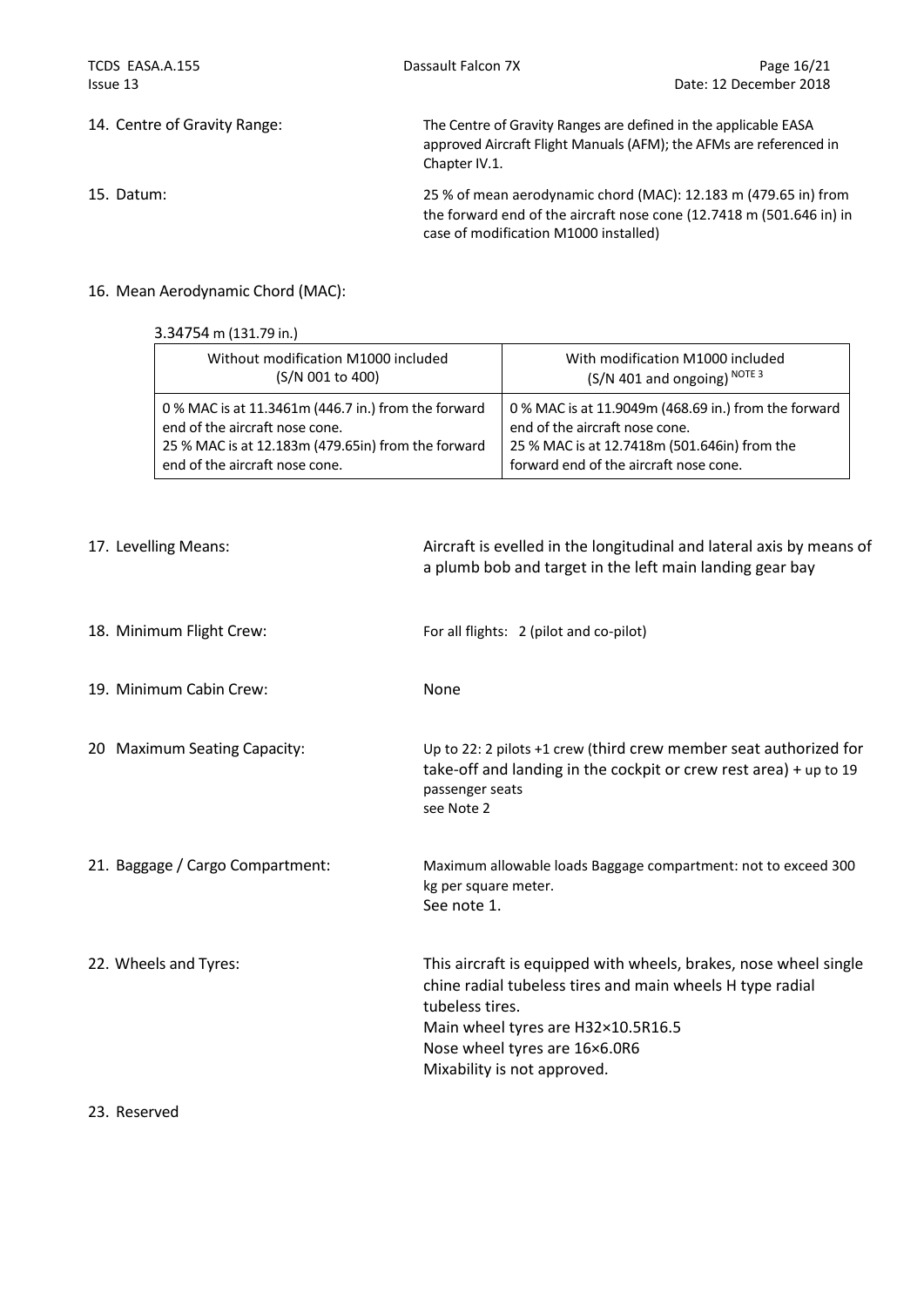#### <span id="page-16-0"></span>**IV Operating and Service Instructions**

<span id="page-16-1"></span>1. Airplane Flight Manual (AFM) NOTE 4

DGT105608, Airplane Flight Manual (AFM) Model Falcon 7X applicable to S/N 001 to S/N 400 (modification M1000 not included) DGT147681, Airplane Flight Manual (AFM) Model Falcon 7X applicable to S/N 401 and ongoing (modification M1000 included)  $^{NOTE~3}$ 

- <span id="page-16-2"></span>2. Instructions for Continued Airworthiness and Airworthiness Limitations, included in FIELD publication, that consist of:
	- Airworthiness Limitation Section (Chapter 5-40, reference: DGT 107838) NOTE 4
	- Maintenance Planning Document (Chapter 5):
		- Reference: DGT 125953 applicable to S/N 001 to S/N 400 (modification M1000 not included)
		- Reference: DGSM 151456 applicable to S/N 401 and ongoing (modification M1000 included)
	- Airplane Maintenance Manual
	- Fault Isolation Manual
	- Illustrated Parts Catalog (part list only)
	- Structural Repair Manual (Part 1)
	- Wiring Diagram Manual
- <span id="page-16-3"></span>3. Loading Manual (for Weight and Balance calculation)

DGT108840, Loading Manual for Model Falcon 7X applicable to S/N 001 to S/N 400 (modification M1000 not included) DGT147688, Loading Manual for Model Falcon 7X applicable to S/N 401 and ongoing (modification M1000 included) NOTE 3

#### <span id="page-16-4"></span>**V Operational Suitability Data (OSD)**

The Operational Suitability Data elements listed below are approved by the European Aviation Safety Agency under the EASA Type Certificate EASA.A.155 as per Commission Regulation (EU) 748/2012 as amended by Commission Regulation (EU) No 69/2014. NOTE 4

<span id="page-16-5"></span>1. Master Minimum Equipment List (MMEL)

The MMEL grandfathered as per the defined OSD certification basis in chapter II.4.1, is the Falcon 7X DGT106042 at revision 9 dated 8 October 2013 or later approved revisions.

<span id="page-16-6"></span>2. Flight Crew Data

The Flight Crew Data appoved as per the defined OSD certification basis in chapter II.4.2, is the Falcon 7X Operational Suitability Manual – Flight Crew (OSM-FC) DGT148654 dated 4 Sept. 2015 or later approved revisions.

Pilot Type Rating: Falcon 7X (with and without M1000 modification included)<sup>NOTE 3</sup>

<span id="page-16-7"></span>3. Cabin Crew Data

Not applicable

<span id="page-16-8"></span>4. Simulator Data

The Simulator Data approved as per the defined OSD certification basis in chapter II.4.4, is the Operational Suitability Manual Simulator (OSM-SIM) Validation Road Map (VDR) DGT152476 original issue or later approved revisions (applicable only to S/N 401 and ongoing with modification M1000 and M1254 included). NOTE 3

<span id="page-16-9"></span>5. Maintenance Certifying Staff Data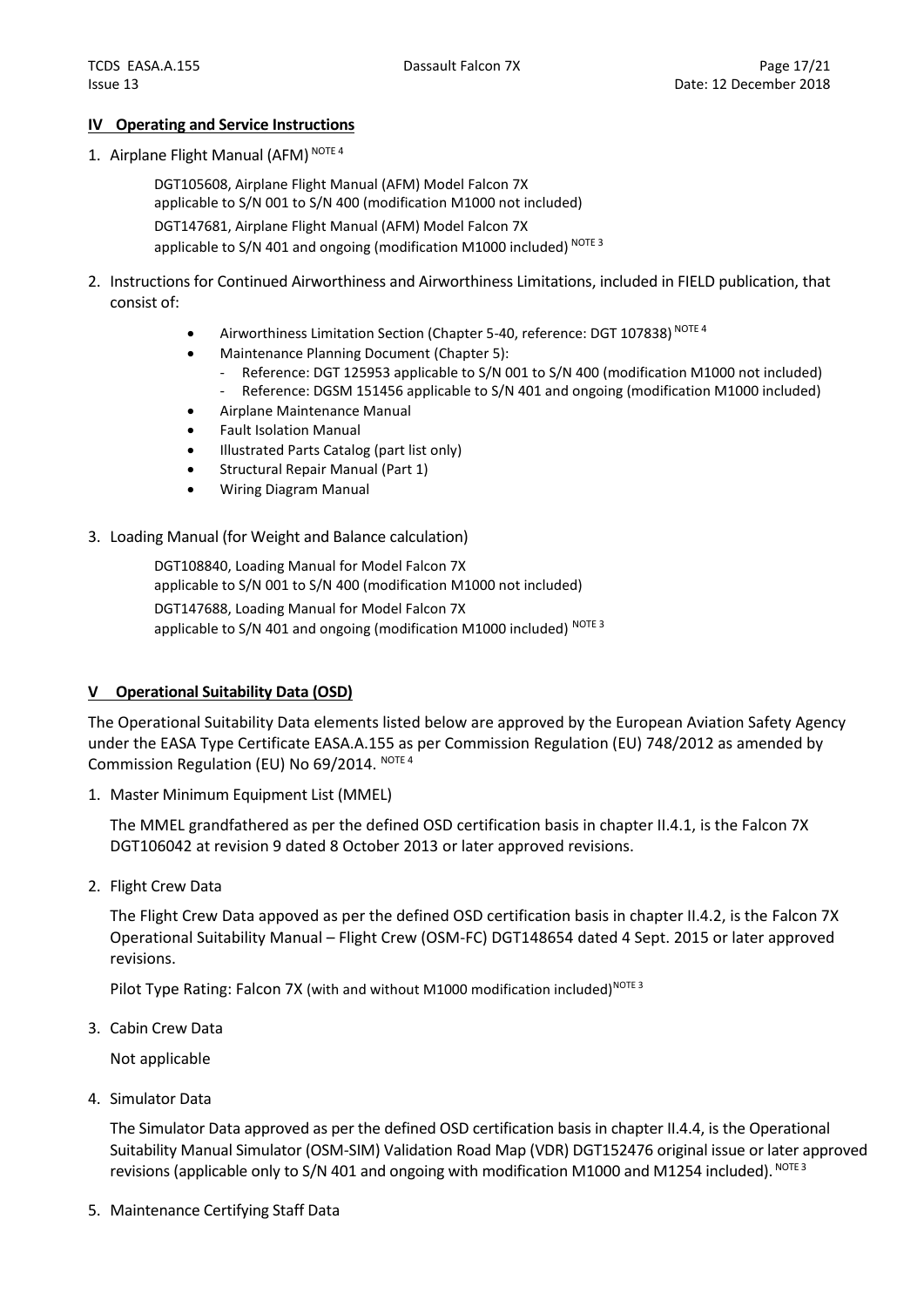The Maintenance Certifying Staff Data approved as per the defined OSD certification basis in chapter II.4.5, is the Operational Suitability Manual Maintenance Certifying Staff (OSM-MCS) DGT153370 original issue or later approved revisions.

Part-66 Type Rating endorsement: "Falcon 7X (PW307)" (with and without M1000 modification included)  $^{NOTE 3}$ 

The Type Rating endorsement "Falcon7X (PW307A)" remains valid for the F7X without M1000 modification, and becomes valid as well for the for F7X with M1000 if the license holder performs a difference training course for the M1000 modification NOTE 3

#### <span id="page-17-0"></span>**VI. Notes**

NOTE 1: a) The airplane must be loaded according to the appropriate approved Loading Manual (for Weight and Balance calculation). The list of equipment included in certificated empty mass must be provided for each airplane at the time of original certification. A current weight and balance report must be carried in the aircraft at all times from the moment the aircraft is originally certified.

The certified empty mass and corresponding center of gravity location must include the fluids of chapter III.9

- b) Loading of the aircraft must be accomplished in a manner that always maintains the center of gravity within the specified limits considering crew and passenger movements as well as fuel consumption and transfer.
- NOTE 2: Cabin interior and seating configuration must be approved.
- NOTE 3: The introduction of the fuselage stretch modification M1000, for which the avionics EASyIII modification M1254 is a precondition, has the commercial designation "F8X". This modification is applicable for all F7X models from S/N 401 and ongoing.
- NOTE 4: An EASA approved change to the AFM, ALS and OSD elements can be released either through a full revision of the manual or through a Change Project (CP) number bearing the same reference as the related manual.

#### <span id="page-17-1"></span>**VII Abbreviations**

| APU:     | <b>Auxiliary Power Unit</b>                      |
|----------|--------------------------------------------------|
| AWO:     | All Weather Operation                            |
| CCD:     | Cabin Crew Data                                  |
| CRI:     | Certificaton Review Item                         |
| CS:      | <b>Certification Specification</b>               |
| EASA:    | European Aviation Safety Agency                  |
| ESF:     | <b>Equivalent Safety Finding</b>                 |
| FCD:     | <b>Flight Crew Data</b>                          |
| ICAO:    | <b>International Civil Aviation Organization</b> |
| INT/POL: | JAA Interim Policy                               |
| JAR:     | Joint Aviation Requirement                       |
| MCSD:    | Maintenance Certifying Staff Data                |
| MMEL:    | Master Minimum Equipment List                    |
| MEL:     | Minimum Equipment List                           |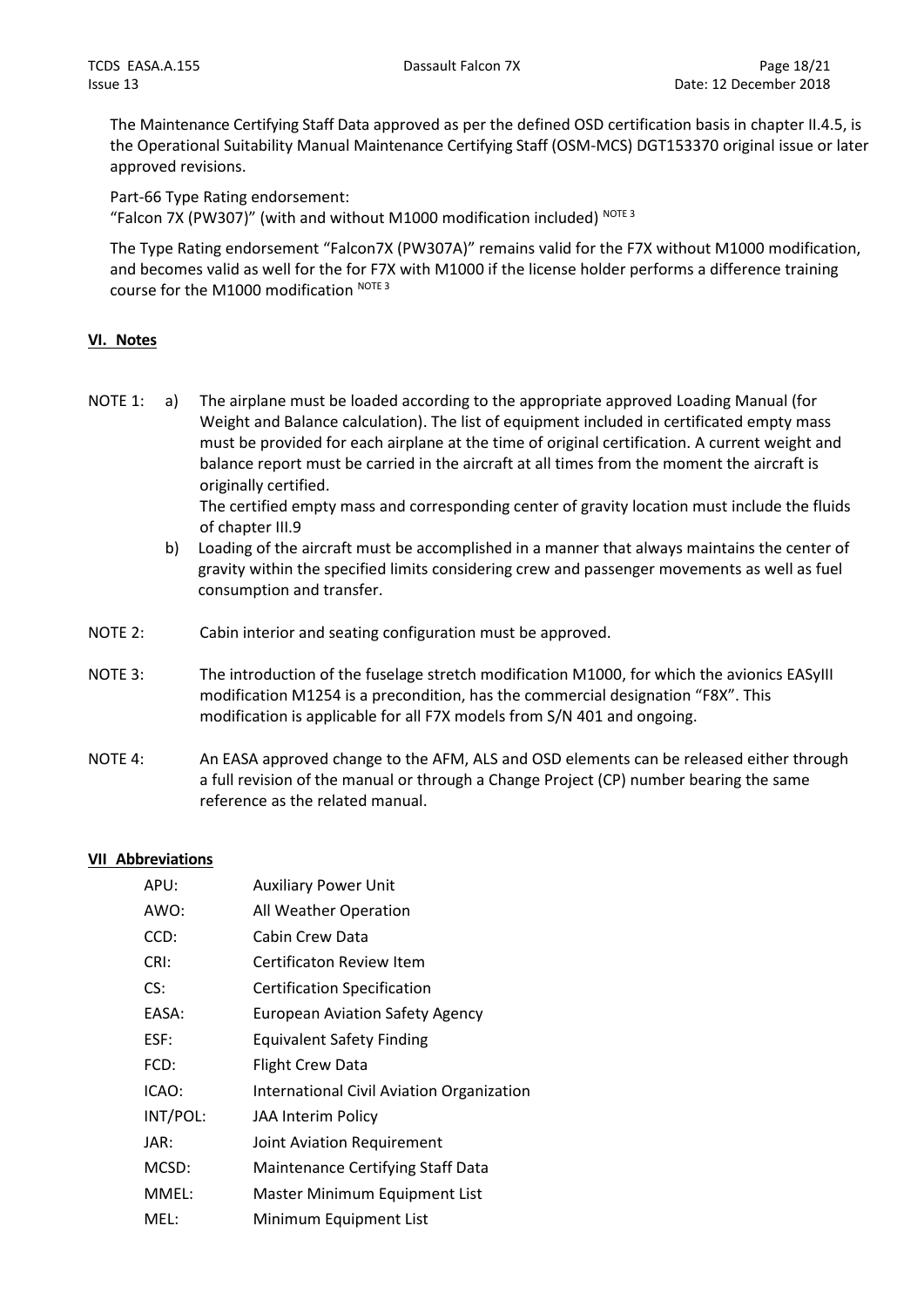| <b>Reduced Vertical Separation Minima</b> |
|-------------------------------------------|
|                                           |
|                                           |
|                                           |
|                                           |
|                                           |
|                                           |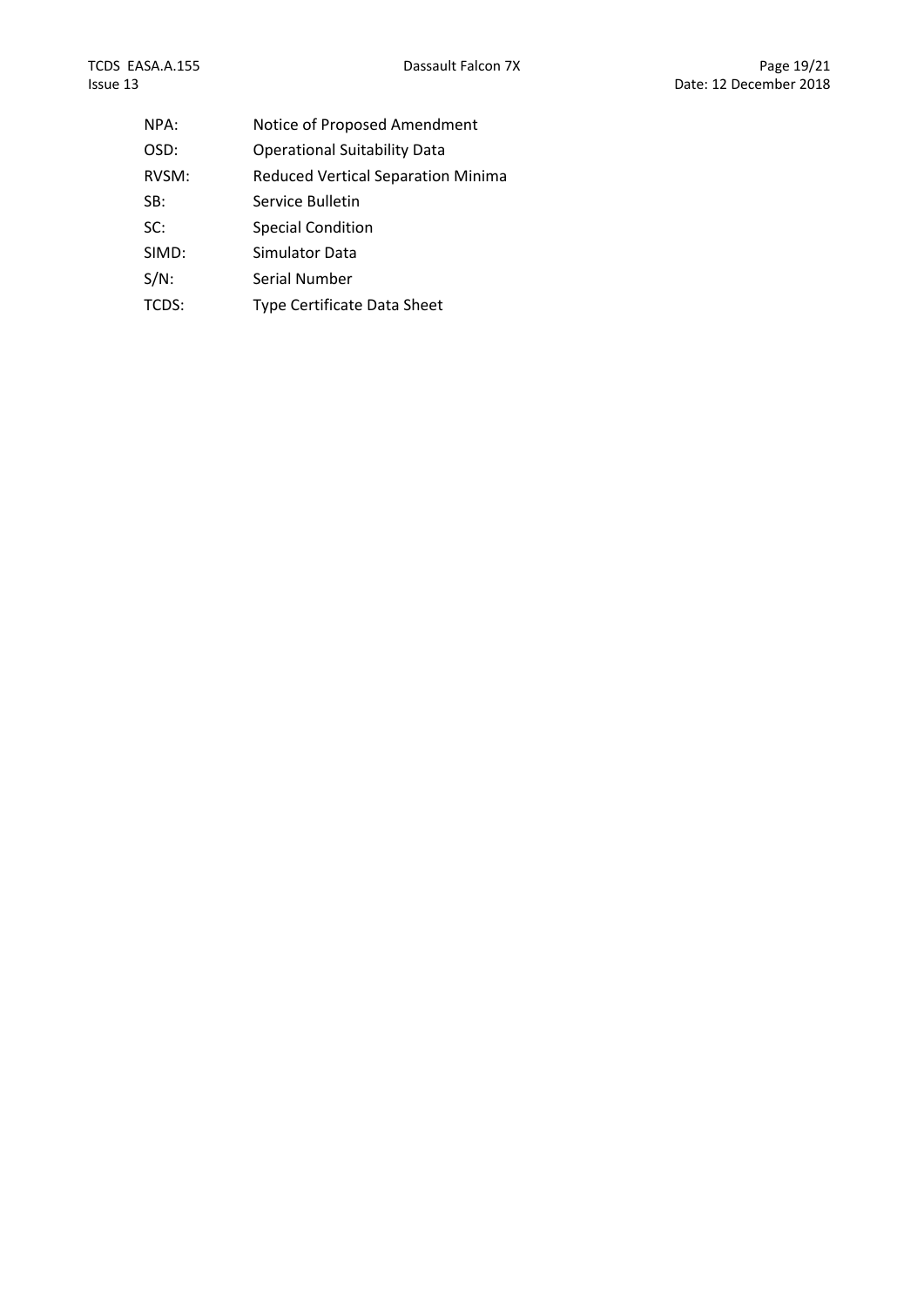### <span id="page-19-0"></span>**VIII Change Record**

| <b>Issue</b> | <b>Date</b>     | <b>Changes</b>                                                                                                                                                                                                                                                                                                                                                                                                                                                                                                                                                                                                                                                                                                                                                                                                                                                                                                                         |  |  |
|--------------|-----------------|----------------------------------------------------------------------------------------------------------------------------------------------------------------------------------------------------------------------------------------------------------------------------------------------------------------------------------------------------------------------------------------------------------------------------------------------------------------------------------------------------------------------------------------------------------------------------------------------------------------------------------------------------------------------------------------------------------------------------------------------------------------------------------------------------------------------------------------------------------------------------------------------------------------------------------------|--|--|
| Issue 1 to 3 |                 | No tracking of detailed changes.                                                                                                                                                                                                                                                                                                                                                                                                                                                                                                                                                                                                                                                                                                                                                                                                                                                                                                       |  |  |
|              |                 | Changes log implemented only at issue 4.0 according to new EASA procedure.                                                                                                                                                                                                                                                                                                                                                                                                                                                                                                                                                                                                                                                                                                                                                                                                                                                             |  |  |
| Issue 4      | 20 Jan. 2010    | Page 5 Section 2.II.6                                                                                                                                                                                                                                                                                                                                                                                                                                                                                                                                                                                                                                                                                                                                                                                                                                                                                                                  |  |  |
|              |                 | Elect to comply, removal of JAR 25.907 amt16 propeller vibration as not<br>applicable to the Falcon 7X                                                                                                                                                                                                                                                                                                                                                                                                                                                                                                                                                                                                                                                                                                                                                                                                                                 |  |  |
|              |                 | Page 7 Section 2.III.4 and 3.III.5                                                                                                                                                                                                                                                                                                                                                                                                                                                                                                                                                                                                                                                                                                                                                                                                                                                                                                     |  |  |
|              |                 | Addition of EASA approved AFM reference DGT 105608                                                                                                                                                                                                                                                                                                                                                                                                                                                                                                                                                                                                                                                                                                                                                                                                                                                                                     |  |  |
|              |                 | Page 8 Section 2.III.10                                                                                                                                                                                                                                                                                                                                                                                                                                                                                                                                                                                                                                                                                                                                                                                                                                                                                                                |  |  |
|              |                 | Maximum Weights - removal of weight table for A/C without M0478 and<br>M0826 as all Falcon 7X fleet has been retrofitted with these modifications<br>and new deliveries are automatically fitted with these modifications. Note<br>that M0826 is only a justification of the maximum ramp and take off<br>weights without design change, therefore M0826 applies to all F7X A/C<br>even if not in the A/C initial RIC. This removal is to ease operator<br>understanding of the F7X TCDS.                                                                                                                                                                                                                                                                                                                                                                                                                                              |  |  |
|              |                 | Page 10 Section 2.IV                                                                                                                                                                                                                                                                                                                                                                                                                                                                                                                                                                                                                                                                                                                                                                                                                                                                                                                   |  |  |
|              |                 | Correction of Chapter 5-40 reference and removal of operating and<br>service instructions publication format.                                                                                                                                                                                                                                                                                                                                                                                                                                                                                                                                                                                                                                                                                                                                                                                                                          |  |  |
| Issue 5      | 15 April 2015   | Editorial revision to reflect latest EASA TCDS format<br>$\blacksquare$<br>II.3 Addition of paragraphs for modification M-OPT0760<br>$\frac{1}{2}$<br>II.3.1 Addition of SC for modifications M0194, M-OPT0459, M-OPT0686,<br>$\qquad \qquad \blacksquare$<br>M-OPT0002, M-OPT0359, M-opt0017 and M1122<br>II.3.4 Addition of ESF for modifications M-OPT0649<br>II.4 OSD MMEL requirement<br>III.12.1 Update of approved operations<br>IV.3 Addition of Loading Manual<br>V Addition of OSD chapter                                                                                                                                                                                                                                                                                                                                                                                                                                   |  |  |
| Issue 6      | 15 Dec. 2015    | II.2 reference date for OSD added<br>$\qquad \qquad \blacksquare$                                                                                                                                                                                                                                                                                                                                                                                                                                                                                                                                                                                                                                                                                                                                                                                                                                                                      |  |  |
|              |                 | II.4.3 to II.4.5 OSD added<br>III.15 Datum corrected<br>V.2 to V.5 added<br>VII abbreviations regarding OSD added                                                                                                                                                                                                                                                                                                                                                                                                                                                                                                                                                                                                                                                                                                                                                                                                                      |  |  |
| Issue 7      | 24 June 2016    | II.3, II.3.1, II.3.3, II.3.4, II.3.5, II.4, III.2, III.4, III.5, III.9.1, III.12, III.13, III.15,<br>$\frac{1}{2}$<br>III.16, IV.1, IV.3, V, VI NOTE 3 updated to include data for the modification<br>M1000 that is applicable to all F7X models from S/N 401 and ongoing                                                                                                                                                                                                                                                                                                                                                                                                                                                                                                                                                                                                                                                             |  |  |
| Issue 8      | 17 Nov. 2016    | Serial Number references are changed from 4 digits to 3 digits<br>III.12.1 CAT II approaches added for S/N 401 and ongoing<br>$\qquad \qquad \blacksquare$<br>III.15 dimensions adapted, III.16 corrected<br>$\qquad \qquad \blacksquare$                                                                                                                                                                                                                                                                                                                                                                                                                                                                                                                                                                                                                                                                                              |  |  |
| Issue 9      | 15 Dec. 2016    | V.5 Part 66 Type Rating added<br>$\overline{\phantom{0}}$                                                                                                                                                                                                                                                                                                                                                                                                                                                                                                                                                                                                                                                                                                                                                                                                                                                                              |  |  |
| Issue 10     | 24 January 2018 | II.3.1 Addition of SC for modifications M-0PT0730/0731<br>$\overline{\phantom{0}}$<br>II.3.4 Addition of ESF for modifications M-0PT0730/0731 and M-OPT0876<br>$\qquad \qquad \blacksquare$<br>III.12.1:<br>$\qquad \qquad \blacksquare$<br>LPV approaches - Addition of minimum EASy version prerequisite<br>$\blacksquare$<br>LPV approaches with EVS - Addition of minimum EASy version<br>prerequisite<br>Extended applicability added for S/N 401 and ongoing for<br>$\blacksquare$<br>contaminated runways operation after M1719 approval<br>Identification of prerequisites allowing T/O and LD operations up to<br>$\blacksquare$<br>15kt<br>Contaminated Runway and steep approach landing operations<br>extended to all S/N<br>Extended applicability added for S/N 401 and ongoing for auto CAT II<br>operation after Falcon Eye approval<br>Addition of specific close-in NADP<br>Addition of RNP operational capabilities |  |  |